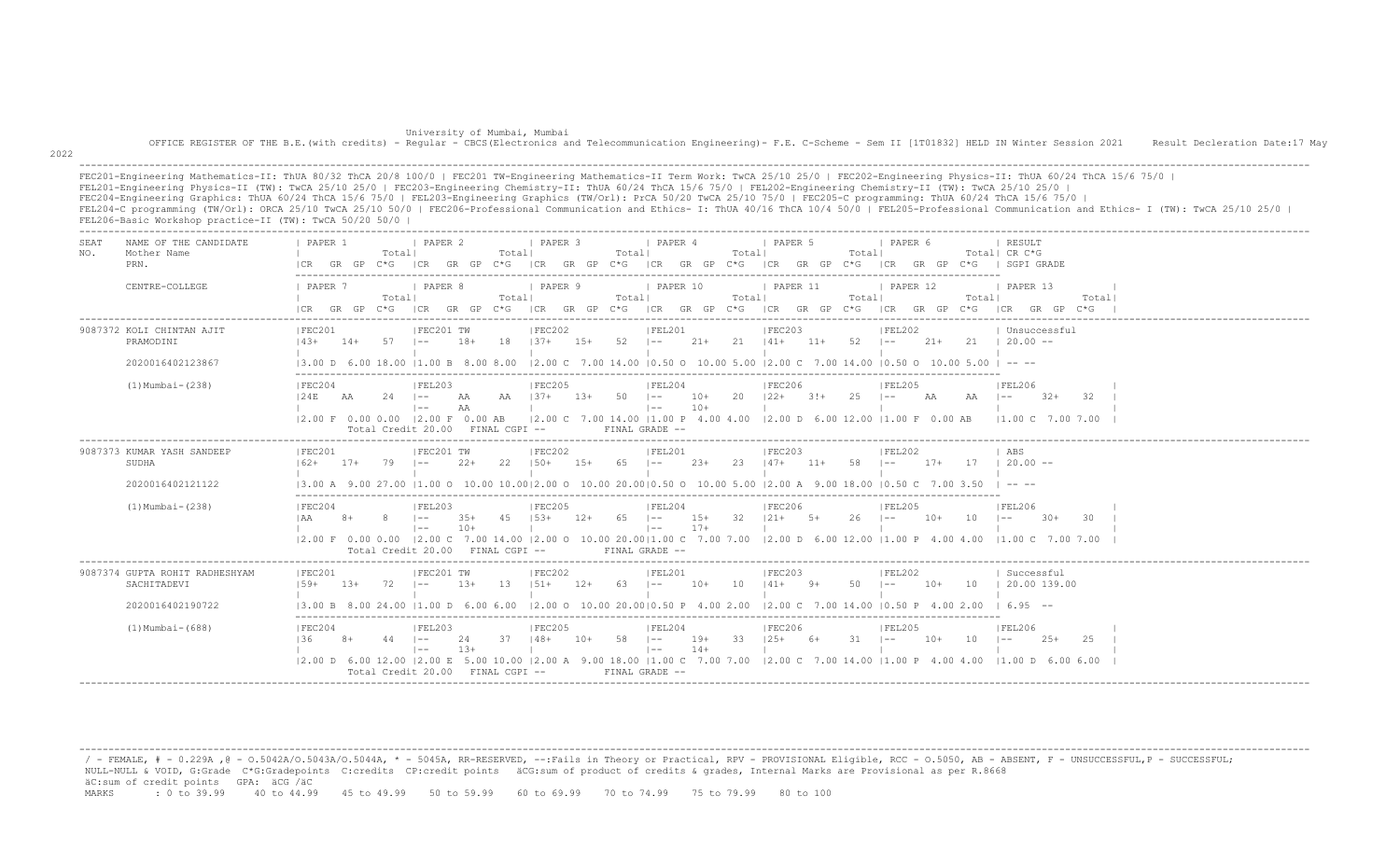| GRADE       | $\div$ F<br>GRADE POINT : 0.00                                                                                                                                                                                                                                                                                                                                                                                         | $\mathbf{P}$<br>4.00                    | E<br>5.00  | D<br>6.00                                                                                                                                                                                                                                                                                                                                                         | $\mathbb{C}$                     | 7.00                                                               | $\mathbf{B}$<br>8.00 | A<br>9.00                                    |                                   | $\circ$<br>10.00            |                         |                  |                          |                                                                                                                                                                                            |                                                                                                                                                                                                                |
|-------------|------------------------------------------------------------------------------------------------------------------------------------------------------------------------------------------------------------------------------------------------------------------------------------------------------------------------------------------------------------------------------------------------------------------------|-----------------------------------------|------------|-------------------------------------------------------------------------------------------------------------------------------------------------------------------------------------------------------------------------------------------------------------------------------------------------------------------------------------------------------------------|----------------------------------|--------------------------------------------------------------------|----------------------|----------------------------------------------|-----------------------------------|-----------------------------|-------------------------|------------------|--------------------------|--------------------------------------------------------------------------------------------------------------------------------------------------------------------------------------------|----------------------------------------------------------------------------------------------------------------------------------------------------------------------------------------------------------------|
| 13/5/2022   |                                                                                                                                                                                                                                                                                                                                                                                                                        |                                         |            |                                                                                                                                                                                                                                                                                                                                                                   |                                  |                                                                    |                      |                                              |                                   |                             |                         |                  | Page No.1                |                                                                                                                                                                                            |                                                                                                                                                                                                                |
|             |                                                                                                                                                                                                                                                                                                                                                                                                                        |                                         |            |                                                                                                                                                                                                                                                                                                                                                                   |                                  |                                                                    |                      |                                              |                                   |                             |                         |                  |                          |                                                                                                                                                                                            |                                                                                                                                                                                                                |
|             |                                                                                                                                                                                                                                                                                                                                                                                                                        |                                         |            |                                                                                                                                                                                                                                                                                                                                                                   |                                  |                                                                    |                      |                                              |                                   |                             |                         |                  |                          |                                                                                                                                                                                            |                                                                                                                                                                                                                |
|             |                                                                                                                                                                                                                                                                                                                                                                                                                        |                                         |            |                                                                                                                                                                                                                                                                                                                                                                   | University of Mumbai, Mumbai     |                                                                    |                      |                                              |                                   |                             |                         |                  |                          |                                                                                                                                                                                            | OFFICE REGISTER OF THE B.E. (with credits) - Regular - CBCS (Electronics and Telecommunication Engineering) - F.E. C-Scheme - Sem II [1T01832] HELD IN Winter Session 2021 Result Decleration Date:17 May      |
|             | FEL201-Engineering Physics-II (TW): TwCA 25/10 25/0   FEC203-Engineering Chemistry-II: ThUA 60/24 ThCA 15/6 75/0   FEL202-Engineering Chemistry-II (TW): TwCA 25/10 25/0  <br>FEC204-Engineering Graphics: ThUA 60/24 ThCA 15/6 75/0   FEL203-Engineering Graphics (TW/Orl): PrCA 50/20 TwCA 25/10 75/0   FEC205-C programming: ThUA 60/24 ThCA 15/6 75/0  <br>FEL206-Basic Workshop practice-II (TW): TwCA 50/20 50/0 |                                         |            |                                                                                                                                                                                                                                                                                                                                                                   |                                  |                                                                    |                      |                                              |                                   |                             |                         |                  |                          | FEC201-Engineering Mathematics-II: ThUA 80/32 ThCA 20/8 100/0   FEC201 TW-Engineering Mathematics-II Term Work: TwCA 25/10 25/0   FEC202-Engineering Physics-II: ThUA 60/24 ThCA 15/6 75/0 | FEL204-C programming (TW/Orl): ORCA 25/10 TwCA 25/10 50/0   FEC206-Professional Communication and Ethics- I: ThUA 40/16 ThCA 10/4 50/0   FEL205-Professional Communication and Ethics- I (TW): TwCA 25/10 25/0 |
| SEAT<br>NO. | NAME OF THE CANDIDATE<br>Mother Name                                                                                                                                                                                                                                                                                                                                                                                   | I PAPER 1<br>The company of the company |            | <i>I</i> PAPER 2<br>Totall                                                                                                                                                                                                                                                                                                                                        |                                  | PAPER 3<br>Total                                                   |                      | PAPER 4<br>Total                             |                                   | PAPER <sub>5</sub><br>Total |                         | PAPER 6<br>Total |                          | RESULT<br>Total  CR C*G                                                                                                                                                                    |                                                                                                                                                                                                                |
|             | PRN.<br>CENTRE-COLLEGE                                                                                                                                                                                                                                                                                                                                                                                                 | <b>I PAPER 7</b>                        |            |                                                                                                                                                                                                                                                                                                                                                                   |                                  |                                                                    |                      |                                              |                                   |                             |                         |                  |                          | ICR GR GP C*G ICR GR GP C*G ICR GR GP C*G ICR GR GP C*G ICR GR GP C*G ICR GR GP C*G I SGPIGRADE                                                                                            |                                                                                                                                                                                                                |
|             |                                                                                                                                                                                                                                                                                                                                                                                                                        |                                         |            | PAPER 8<br>Totall                                                                                                                                                                                                                                                                                                                                                 | Totall                           | PAPER 9                                                            | Total                | PAPER 10                                     | Total                             | PAPER 11                    | Total                   | PAPER 12         | Totall                   | PAPER 13<br>Totall<br> CR GR GP C*G  CR GR GP C*G  CR GR GP C*G  CR GR GP C*G  CR GR GP C*G  CR GP C*G  CR GP C*G  CR GR GP C*G                                                            |                                                                                                                                                                                                                |
|             | 9087375 MOHAMMAD ZEESHAN ANSARI<br>ZEENAT REHANA ANSARI                                                                                                                                                                                                                                                                                                                                                                | IFEC201                                 |            | FEC201 TW                                                                                                                                                                                                                                                                                                                                                         |                                  | FEC202                                                             |                      | FEL201                                       |                                   | FEC203                      |                         | FEL202           |                          | Successful<br> 59+ 12+ 71  -- 11+ 11  51+ 12+ 63  -- 19+ 19  48+ 10+ 58  -- 10+ 10   20.00 156.50                                                                                          |                                                                                                                                                                                                                |
|             | 2020016401990023                                                                                                                                                                                                                                                                                                                                                                                                       |                                         |            | $(3.00 \text{ B} \cdot 8.00 \cdot 24.00 \cdot 11.00 \text{ P} \cdot 4.00 \cdot 4.00 \cdot 12.00 \text{ O} \cdot 10.00 \cdot 20.00 \cdot 00.50 \text{ A} \cdot 9.00 \cdot 4.50 \cdot 12.00 \text{ A} \cdot 9.00 \cdot 18.00 \cdot 10.50 \text{ P} \cdot 4.00 \cdot 2.00 \cdot 17.83 \cdot -2.00 \cdot 10.00 \cdot 10.00 \cdot 10.00 \cdot 10.00 \cdot 10.00 \cdot$ |                                  |                                                                    |                      | $\blacksquare$                               | the contract of the contract of   |                             |                         |                  | the contract of the con- |                                                                                                                                                                                            |                                                                                                                                                                                                                |
|             | $(1)$ Mumbai - $(736)$                                                                                                                                                                                                                                                                                                                                                                                                 | IFEC204                                 | $147+$ 11+ | FEL203<br>$58$ $1- 33+$                                                                                                                                                                                                                                                                                                                                           |                                  | FEC205<br>49   46+ 12+ 58   -- 11                                  |                      | FEL204                                       |                                   | FEC206<br>24   29+ 6+       |                         | FEL205           | 35   -- 19 19   --       | FEL206<br>$2.0+$                                                                                                                                                                           |                                                                                                                                                                                                                |
|             |                                                                                                                                                                                                                                                                                                                                                                                                                        |                                         |            | $1 - -$<br>Total Credit 20.00 FINAL CGPI --                                                                                                                                                                                                                                                                                                                       | $16+$                            |                                                                    |                      | $13+$<br>$\vert - - \vert$<br>FINAL GRADE -- | <b>Contract Contract Contract</b> |                             | the control of the con- |                  |                          | 2.00 A 9.00 18.00  2.00 C 7.00 14.00  2.00 A 9.00 18.00  1.00 E 5.00 5.00  2.00 B 8.00 16.00  1.00 A 9.00 9.00  1.00 P 4.00 4.00                                                           |                                                                                                                                                                                                                |
|             | 9087376 INAMDAR AFFAN SUHAIB<br>LUBNA                                                                                                                                                                                                                                                                                                                                                                                  | IFEC201                                 | $165+$ 13+ | IFEC201 TW                                                                                                                                                                                                                                                                                                                                                        |                                  | FEC202                                                             |                      | FEL201                                       |                                   | FEC203                      |                         | IFEL202          |                          | Successful<br>78  -- 10+ 10  55+ 11+ 66  -- 16+ 16  45+ 12+ 57  -- 11+ 11  20.00149.50                                                                                                     |                                                                                                                                                                                                                |
|             | 2020016401990294                                                                                                                                                                                                                                                                                                                                                                                                       |                                         |            | $(3.00 \text{ A } 9.00 \text{ 27.00 } 11.00 \text{ P } 4.00 \text{ 4.00 } 12.00 \text{ O } 10.00 \text{ 20.00} 10.50 \text{ C } 7.00 \text{ 3.50 } 12.00 \text{ A } 9.00 \text{ 18.00 } 10.50 \text{ P } 4.00 \text{ 2.00 } 17.48 \text{ --}$                                                                                                                     |                                  |                                                                    |                      | $\Box$                                       |                                   | $\mathbb{R}$                |                         |                  |                          |                                                                                                                                                                                            |                                                                                                                                                                                                                |
|             | $(1)$ Mumbai - $(736)$                                                                                                                                                                                                                                                                                                                                                                                                 | IFEC204<br>124                          | - 10       | FEL203<br>$34 - 1 -$                                                                                                                                                                                                                                                                                                                                              | $43+$                            | FEC205<br>59   46+ 11+ 57   -- 10+ 23   30+ 3!+ 33   -- 14 14   -- |                      | FEL204                                       |                                   | FEC206                      |                         | IFEL205          |                          | FEL206<br>$2.0+$                                                                                                                                                                           |                                                                                                                                                                                                                |
|             |                                                                                                                                                                                                                                                                                                                                                                                                                        |                                         |            | $\vert$ $-$<br>Total Credit 20.00 FINAL CGPI --                                                                                                                                                                                                                                                                                                                   | $16+$<br>the control of the con- |                                                                    | FINAL GRADE --       | $ -----13+$                                  | the control of the                |                             |                         |                  |                          | 2.00 E 5.00 10.00  2.00 A 9.00 18.00  2.00 A 9.00 18.00  1.00 E 5.00 5.00  2.00 C 7.00 14.00  1.00 D 6.00 6.00  1.00 P 4.00 4.00                                                           |                                                                                                                                                                                                                |
|             | 9087377 AMAN SUDHIR PATHAK<br>AARTI                                                                                                                                                                                                                                                                                                                                                                                    | FEC201                                  |            | FEC201 TW                                                                                                                                                                                                                                                                                                                                                         |                                  | FEC202                                                             |                      | FEL201                                       |                                   | FEC203                      |                         | FEL202           |                          | Successful<br> 61+ 15+ 76  -- 10+ 10  54+ 14+ 68  -- 21+ 21  51+ 12+ 63  -- 16+ 16   20.00156.50                                                                                           |                                                                                                                                                                                                                |
|             | 2020016402107644                                                                                                                                                                                                                                                                                                                                                                                                       |                                         |            | $\left[3.00 \text{ A } 9.00 \text{ 27.00 } 11.00 \text{ P } 4.00 \text{ 4.00 } 12.00 \text{ O } 10.00 \text{ 20.00} \right]0.50 \text{ O } 10.00 \text{ 5.00 } 12.00 \text{ O } 10.00 \text{ 20.00} \right]0.50 \text{ C}$                                                                                                                                        |                                  |                                                                    |                      |                                              |                                   |                             |                         |                  |                          |                                                                                                                                                                                            |                                                                                                                                                                                                                |
|             | $(4) Ghatkopar-(366)$                                                                                                                                                                                                                                                                                                                                                                                                  | IFEC204<br>$130+$                       |            | IFEL203<br>$36 \t - - 21$<br>$\vert$ $-$                                                                                                                                                                                                                                                                                                                          | $10+$                            | <b>FEC205</b><br>$31 \t 151+ \t 14+ \t 65 \t 1-- \t 24+$           |                      | FEL204<br>$19+$<br>$\vert$ $-$               |                                   | FEC206<br>$43$ $129+$ $9+$  |                         | IFEL205          | $38$ $1- 13+$ $13$ $1--$ | FEL206<br>$2.4+$<br>$24$ $1$                                                                                                                                                               |                                                                                                                                                                                                                |
|             |                                                                                                                                                                                                                                                                                                                                                                                                                        |                                         |            | Total Credit 20.00 FINAL CGPI --                                                                                                                                                                                                                                                                                                                                  |                                  |                                                                    |                      | FINAL GRADE --                               |                                   |                             |                         |                  |                          | 2.00 E 5.00 10.00  2.00 P 4.00 8.00  2.00 O 10.00 20.00 1.00 O 10.00 10.00 2.00 A 9.00 18.00  1.00 D 6.00 6.00  1.00 E 5.00 5.00                                                           |                                                                                                                                                                                                                |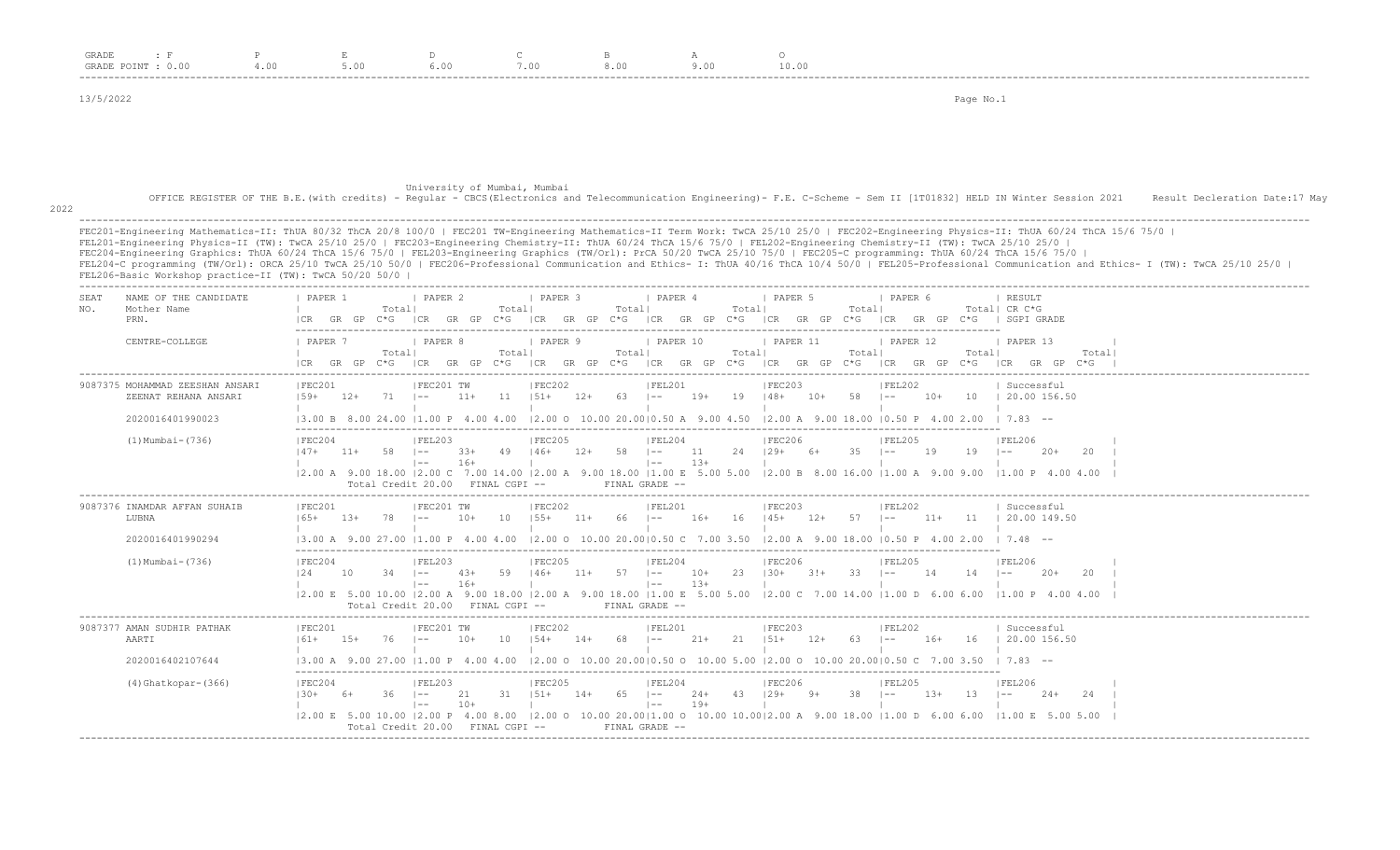| MARKS<br>GRADE | $: 0 \text{ to } 39.99$ 40 to 44.99<br>$\mathcal{F}$ $\mathbb{F}$<br>GRADE POINT : 0.00                                                                                                                                                                                                                                                                                                                              | P<br>4.00                      | 45 to 49.99 50 to 59.99 60 to 69.99 70 to 74.99<br>$\mathbf{E}$ and $\mathbf{E}$ and $\mathbf{E}$ and $\mathbf{E}$<br>5.00                                                                           | $D \sim 1$<br>6.00                                |                               | $\mathbb C$ and $\mathbb C$ and $\mathbb C$ and $\mathbb C$ and $\mathbb C$ and $\mathbb C$ and $\mathbb C$ and $\mathbb C$ and $\mathbb C$ and $\mathbb C$ and $\mathbb C$ and $\mathbb C$ and $\mathbb C$ and $\mathbb C$ and $\mathbb C$ and $\mathbb C$ and $\mathbb C$ and $\mathbb C$ and $\mathbb C$ and $\mathbb C$ and<br>7.00 | $\mathbb B$<br>8.00                             |                                 | 75 to 79.99<br>A<br>9.00                                                                                                  | 80 to 100<br>$\circ$<br>10.00      |                                                                                           |                                                                                                                           |           |                                                                                                                                                                                                                                                                                                                                                                                                                |
|----------------|----------------------------------------------------------------------------------------------------------------------------------------------------------------------------------------------------------------------------------------------------------------------------------------------------------------------------------------------------------------------------------------------------------------------|--------------------------------|------------------------------------------------------------------------------------------------------------------------------------------------------------------------------------------------------|---------------------------------------------------|-------------------------------|-----------------------------------------------------------------------------------------------------------------------------------------------------------------------------------------------------------------------------------------------------------------------------------------------------------------------------------------|-------------------------------------------------|---------------------------------|---------------------------------------------------------------------------------------------------------------------------|------------------------------------|-------------------------------------------------------------------------------------------|---------------------------------------------------------------------------------------------------------------------------|-----------|----------------------------------------------------------------------------------------------------------------------------------------------------------------------------------------------------------------------------------------------------------------------------------------------------------------------------------------------------------------------------------------------------------------|
| 13/5/2022      |                                                                                                                                                                                                                                                                                                                                                                                                                      |                                |                                                                                                                                                                                                      |                                                   |                               |                                                                                                                                                                                                                                                                                                                                         |                                                 |                                 |                                                                                                                           |                                    |                                                                                           |                                                                                                                           | Page No.2 |                                                                                                                                                                                                                                                                                                                                                                                                                |
|                |                                                                                                                                                                                                                                                                                                                                                                                                                      |                                |                                                                                                                                                                                                      |                                                   |                               |                                                                                                                                                                                                                                                                                                                                         |                                                 |                                 |                                                                                                                           |                                    |                                                                                           |                                                                                                                           |           |                                                                                                                                                                                                                                                                                                                                                                                                                |
|                |                                                                                                                                                                                                                                                                                                                                                                                                                      |                                |                                                                                                                                                                                                      | University of Mumbai, Mumbai                      |                               |                                                                                                                                                                                                                                                                                                                                         |                                                 |                                 |                                                                                                                           |                                    |                                                                                           |                                                                                                                           |           | OFFICE REGISTER OF THE B.E. (with credits) - Reqular - CBCS (Electronics and Telecommunication Engineering) - F.E. C-Scheme - Sem II [1T01832] HELD IN Winter Session 2021 Result Decleration Date:17 May                                                                                                                                                                                                      |
|                | FEL201-Engineering Physics-II (TW): TwCA 25/10 25/0   FEC203-Engineering Chemistry-II: ThUA 60/24 ThCA 15/6 75/0   FEL202-Engineering Chemistry-II (TW): TwCA 25/10 25/0  <br>FEC204-Engineering Graphics: ThUA 60/24 ThCA 15/6 75/0   FEL203-Engineering Graphics (TW/Orl): PrCA 50/20 TwCA 25/10 75/0   FEC205-C programming: ThUA 60/24 ThCA 15/6 75/0<br>FEL206-Basic Workshop practice-II (TW): TwCA 50/20 50/0 |                                |                                                                                                                                                                                                      |                                                   |                               |                                                                                                                                                                                                                                                                                                                                         |                                                 |                                 |                                                                                                                           |                                    |                                                                                           |                                                                                                                           |           | FEC201-Engineering Mathematics-II: ThUA 80/32 ThCA 20/8 100/0   FEC201 TW-Engineering Mathematics-II Term Work: TwCA 25/10 25/0   FEC202-Engineering Physics-II: ThUA 60/24 ThCA 15/6 75/0  <br>FEL204-C programming (TW/Orl): ORCA 25/10 TwCA 25/10 50/0   FEC206-Professional Communication and Ethics- I: ThUA 40/16 ThCA 10/4 50/0   FEL205-Professional Communication and Ethics- I (TW): TwCA 25/10 25/0 |
| SEAT<br>NO.    | NAME OF THE CANDIDATE<br>Mother Name<br>PRN.                                                                                                                                                                                                                                                                                                                                                                         | PAPER 1<br>and the contract of | Totall<br>ICR GR GP C*G ICR GR GP C*G ICR GR GP C*G ICR GR GP C*G ICR GR GP C*G ICR GR GP C*G I SGPIGRADE                                                                                            | PAPER 2                                           | Totall                        | PAPER 3                                                                                                                                                                                                                                                                                                                                 | Total                                           | PAPER 4                         | Total                                                                                                                     | PAPER 5                            |                                                                                           | PAPER 6<br>Total                                                                                                          |           | RESULT<br>Total  CR C*G                                                                                                                                                                                                                                                                                                                                                                                        |
|                | CENTRE-COLLEGE                                                                                                                                                                                                                                                                                                                                                                                                       | <i>I</i> PAPER 7               | Total                                                                                                                                                                                                | PAPER 8                                           |                               | PAPER <sub>9</sub><br>Total   Total                                                                                                                                                                                                                                                                                                     |                                                 | Total   Total                   | PAPER 10   PAPER 11                                                                                                       | Total   Total                      |                                                                                           | PAPER 12<br>Total   Total   Total   Total   Total   Total   Total   Total   Total   Total   Total   Total   Total   Total | Total     | PAPER 13<br>Totall<br>ICR GR GP C*G ICR GR GP C*G ICR GR GP C*G ICR GR GP C*G ICR GR GP C*G ICR GP C*G ICR GP C*G ICR GR GP C*G I                                                                                                                                                                                                                                                                              |
|                | 9087378 ABHISHEK KUMAR<br>NEELAM                                                                                                                                                                                                                                                                                                                                                                                     | FEC201                         | the control of the control of the                                                                                                                                                                    | FEC201 TW                                         |                               | FEC202                                                                                                                                                                                                                                                                                                                                  |                                                 |                                 | FEL201<br>the contract of the contract of the contract of the contract of the contract of the contract of the contract of |                                    | FEC203   FEL202<br>the control of the control of                                          |                                                                                                                           |           | Successful<br> 74+ 15+ 89  -- 20+ 20  48+ 14+ 62  -- 20+ 20  43+ 13+ 56  -- 16+ 16   20.00 177.50                                                                                                                                                                                                                                                                                                              |
|                | 2020016401983313                                                                                                                                                                                                                                                                                                                                                                                                     |                                |                                                                                                                                                                                                      |                                                   |                               |                                                                                                                                                                                                                                                                                                                                         |                                                 |                                 |                                                                                                                           |                                    |                                                                                           |                                                                                                                           |           |                                                                                                                                                                                                                                                                                                                                                                                                                |
|                | $(5)$ Thane- $(689)$                                                                                                                                                                                                                                                                                                                                                                                                 | IFEC204                        |                                                                                                                                                                                                      | IFEL203<br>$1 - -$ 22+                            |                               | FEC205                                                                                                                                                                                                                                                                                                                                  | $\vert$ 18+                                     |                                 | EEL204                                                                                                                    | IFEC206<br>the company of the com- |                                                                                           | FEL205                                                                                                                    |           | IFEL206<br> 29 10+ 39  -- 48+ 70  51+ 14+ 65  -- 18+ 36  24+ 9+ 33  -- 21+ 21  -- 39+ 39                                                                                                                                                                                                                                                                                                                       |
|                |                                                                                                                                                                                                                                                                                                                                                                                                                      |                                |                                                                                                                                                                                                      | Total Credit 20.00 FINAL CGPI -- FINAL GRADE --   |                               |                                                                                                                                                                                                                                                                                                                                         |                                                 |                                 |                                                                                                                           |                                    |                                                                                           |                                                                                                                           |           | 2.00 D 6.00 12.00  2.00 O 10.00 20.00 2.00 O 10.00 20.00 1.00 B 8.00 8.00  2.00 C 7.00 14.00  1.00 O 10.00 10.00 1.00 A 9.00 9.00                                                                                                                                                                                                                                                                              |
|                | 9087379 PATEL RIZWAN MOHAMMAD SHARIF   FEC201<br>RAZIYA                                                                                                                                                                                                                                                                                                                                                              |                                |                                                                                                                                                                                                      | FEC201 TW                                         |                               | FEC202                                                                                                                                                                                                                                                                                                                                  | the contract of the contract of the contract of | FEL201                          |                                                                                                                           | FEC203                             |                                                                                           | FEL202                                                                                                                    |           | Successful<br>$174+$ 7!+ 81 1-- 14+ 14 150+ 6+ 56 1-- 13+ 13 148+ 6+ 54 1-- 17+ 17 1 20.00 162.50                                                                                                                                                                                                                                                                                                              |
|                | 2020016401982704                                                                                                                                                                                                                                                                                                                                                                                                     |                                | $(3.00 \t 0 \t 10.00 \t 30.00 \t 11.00 \t D \t 6.00 \t 6.00 \t 12.00 \t B \t 8.00 \t 16.00 \t 10.50 \t D \t 6.00 \t 3.00 \t 12.00 \t B \t 8.00 \t 16.00 \t 10.50 \t C \t 7.00 \t 3.50 \t B.13 \t --$ |                                                   |                               |                                                                                                                                                                                                                                                                                                                                         |                                                 |                                 | the contract of the contract of the contract of the contract of the contract of                                           |                                    |                                                                                           |                                                                                                                           |           |                                                                                                                                                                                                                                                                                                                                                                                                                |
|                | $(5)$ Thane- $(689)$                                                                                                                                                                                                                                                                                                                                                                                                 | IFEC204                        | $130+11$                                                                                                                                                                                             | FEL203 <br>$41 - -$<br>$21+$<br>$\vert - - \vert$ |                               | FEC205                                                                                                                                                                                                                                                                                                                                  |                                                 | FEL204                          |                                                                                                                           |                                    | FEC206<br>the contract of the contract of the contract of the contract of the contract of | FEL205                                                                                                                    |           | FEL206<br>44+ 65   54+ 13+ 67   -- 11+ 23   24+ 8+ 32   -- 15+ 15   -- 44+<br><b>Contract Contract</b>                                                                                                                                                                                                                                                                                                         |
|                |                                                                                                                                                                                                                                                                                                                                                                                                                      |                                |                                                                                                                                                                                                      | Total Credit 20.00 FINAL CGPI --                  |                               |                                                                                                                                                                                                                                                                                                                                         | FINAL GRADE --                                  |                                 |                                                                                                                           |                                    |                                                                                           |                                                                                                                           |           | 2.00 D 6.00 12.00  2.00 O 10.00 20.00 2.00 O 10.00 20.00 1.00 E 5.00 5.00  2.00 C 7.00 14.00  1.00 C 7.00 7.00  1.00 O 10.00 10.00                                                                                                                                                                                                                                                                             |
|                | 9087380 AQDAS AKHTAR SHAIKH<br>SHABANA                                                                                                                                                                                                                                                                                                                                                                               |                                | 44+ AA 44  -- 10+ 10  39+ AA 39  -- 10+ 10  AA AA AA  -- AA AA  20.00--                                                                                                                              |                                                   |                               |                                                                                                                                                                                                                                                                                                                                         |                                                 |                                 |                                                                                                                           |                                    |                                                                                           |                                                                                                                           |           |                                                                                                                                                                                                                                                                                                                                                                                                                |
|                | 2020016401981891                                                                                                                                                                                                                                                                                                                                                                                                     |                                | $\mid$ 3.00 F 0.00 0.00 $\mid$ 1.00 P 4.00 4.00 $\mid$ 2.00 F 0.00 0.00 $\mid$ 0.50 P 4.00 2.00 $\mid$ 2.00 F 0.00 AB $\mid$ -----                                                                   | and the state of the state                        | the control of the control of |                                                                                                                                                                                                                                                                                                                                         |                                                 | the contract of the contract of |                                                                                                                           | the contract of the con-           |                                                                                           |                                                                                                                           |           |                                                                                                                                                                                                                                                                                                                                                                                                                |
|                | $(5)$ Thane- $(689)$                                                                                                                                                                                                                                                                                                                                                                                                 | FEC204                         |                                                                                                                                                                                                      | FEL203                                            |                               | FEC205                                                                                                                                                                                                                                                                                                                                  |                                                 | FEL204                          |                                                                                                                           | FEC206                             |                                                                                           | FEL205                                                                                                                    |           | FEL206<br> 34+ 12+ 46  -- AA AA  49+ AA 49  -- 18+ 18  24+ AA 24  -- 10+ 10  -- 10+ 10                                                                                                                                                                                                                                                                                                                         |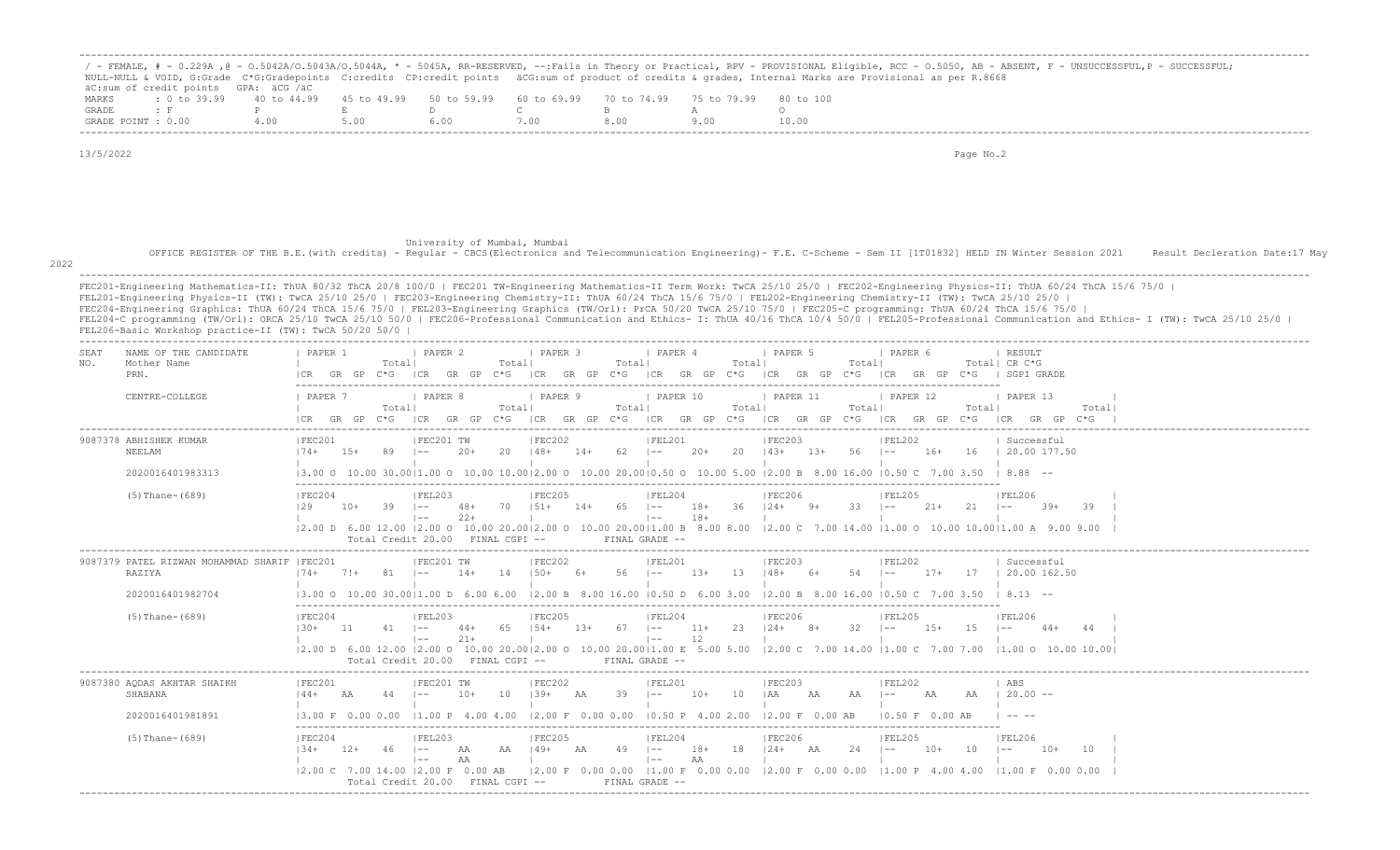/ - FEMALE, # - 0.229A ,@ - O.5042A/O.5043A/O.5044A, \* - 5045A, RR-RESERVED, --:Fails in Theory or Practical, RPV - PROVISIONAL Eligible, RCC - O.5050, AB - ABSENT, F - UNSUCCESSFUL,P - SUCCESSFUL; NULL-NULL & VOID, G:Grade C\*G:Gradepoints C:credits CP:credit points äCG:sum of product of credits & grades, Internal Marks are Provisional as per R.8668 äC:sum of credit points GPA: äCG /äC Marks 10 to 39.99 40 to 44.99 45 to 49.99 50 to 59.99 60 to 69.99 70 to 74.99 75 to 79.99 80 to 100<br>F P E D C B A O GRADE : F P E D C B A O GRADE POINT : 0.00 4.00 5.00 6.00 7.00 8.00 9.00 10.00 -------------------------------------------------------------------------------------------------------------------------------------------------------------------------------------------------------------------

-------------------------------------------------------------------------------------------------------------------------------------------------------------------------------------------------------------------

13/5/2022 Page No.3

University of Mumbai, Mumbai

OFFICE REGISTER OF THE B.E.(with credits) - Regular - CBCS(Electronics and Telecommunication Engineering)- F.E. C-Scheme - Sem II [1T01832] HELD IN Winter Session 2021 Result Decleration Date:17 May

#### 2022

FEC201-Engineering Mathematics-II: ThUA 80/32 ThCA 20/8 100/0 | FEC201 TW-Engineering Mathematics-II Term Work: TwCA 25/10 25/0 | FEC202-Engineering Physics-II: ThUA 60/24 ThCA 15/6 75/0 | FEL201-Engineering Physics-II (TW): TwCA 25/10 25/0 | FEC203-Engineering Chemistry-II: ThUA 60/24 ThCA 15/6 75/0 | FEL202-Engineering Chemistry-II (TW): TwCA 25/10 25/0 | FEC204-Engineering Graphics: ThUA 60/24 ThCA 15/6 75/0 | FEL203-Engineering Graphics (TW/Orl): PrCA 50/20 TwCA 25/10 75/0 | FEC205-C programming: ThUA 60/24 ThCA 15/6 75/0 | FEL204-C programming (TW/Orl): ORCA 25/10 TwCA 25/10 50/0 | FEC206-Professional Communication and Ethics- I: ThUA 40/16 ThCA 10/4 50/0 | FEL205-Professional Communication and Ethics- I (TW): TwCA 25/10 25/0 | FEL206-Basic Workshop practice-II (TW): TwCA 50/20 50/0 |

| ------------------------------------                        |                    |                                                          |                                                                  |                                                                                                        |                                                             |                                                       |                                                |                                                       |
|-------------------------------------------------------------|--------------------|----------------------------------------------------------|------------------------------------------------------------------|--------------------------------------------------------------------------------------------------------|-------------------------------------------------------------|-------------------------------------------------------|------------------------------------------------|-------------------------------------------------------|
| NAME OF THE CANDIDATE<br>SEAT<br>Mother Name<br>NO.<br>PRN. | PAPER              | Totall<br>GP<br>C*G<br>GR                                | 1 PAPER 2<br>Total<br>GR<br><b>GP</b><br>C*G<br>I CR             | PAPER 3<br>Total<br>- GP<br>ICR<br>GR<br>$C*G$                                                         | PAPER 4<br>Totall<br>ICR<br>GR.<br><b>GP</b>                | PAPER 5<br>Total<br>GR                                | <i>I</i> PAPER 6<br>GR.                        | RESULT<br>Totall CR C*G<br>SGPI GRADE                 |
| CENTRE-COLLEGE                                              | PAPER 7            | Totall<br>GR<br><b>GP</b><br>C*G                         | <i>I</i> PAPER 8<br>Total<br>GR.<br>GP<br>I CR<br>C*G            | <i>I</i> PAPER 9<br>Total<br>GR<br>- GP<br>ICR<br>$C*G$                                                | <b>I PAPER 10</b><br>Totall<br>- GP<br>ICR<br>GR<br>$C * G$ | <b>I PAPER 11</b><br>Totall<br><b>GP</b><br>GR<br>C*G | PAPER 12<br>Total<br>$C*G$<br>GR<br>GP<br>I CR | <b>I PAPER 13</b><br>Total <br>C*G<br>GR<br><b>GP</b> |
| 9087381 SHREYAS NILESH MORE<br>VARSHA                       | IFEC201<br>$1.50+$ | -61<br>$11+$                                             | IFEC201 TW<br>23<br>$2.3+$<br>$- -$                              | IFEC202<br>50<br>$135+$<br>$1.5+$                                                                      | IFEL201<br>$2.2+$<br>22<br>$- -$                            | IFEC203<br>48<br>- 38+<br>$10+$                       | IFEL202<br>$24+$<br>-2.4<br>$- -$              | Successful<br>20.00 156.00                            |
| 2020016402087997                                            | 13.00 C            | ററ                                                       |                                                                  | $11.00 \Omega$ 10.00 10.0012.00 C 7.00 14.00                                                           | $10.50$ O<br>10.00 5.00 12.00 C                             | -700                                                  | $10.50$ $\Omega$<br>10.00                      | $7.80 - -$                                            |
| $(9)$ Palghar- $(779)$                                      | FEC204<br>126      | 35                                                       | FEL203<br>4.5<br>$22+$<br>$1 - -$<br>$2.3+$<br>$1 - -$           | FEC205<br>$11+$<br>61<br>$150+$                                                                        | FEL204<br>$21+$<br>39<br>$1 - -$<br>$18+$<br>$1 - -$        | IFEC206<br>- 26+                                      | IFEL205<br>21<br>$21+$                         | <b>FEL206</b><br>46<br>$46+$<br>i — —                 |
|                                                             |                    | $ 2,00 \tE$ 5.00 10.00 $ 2,00 \tC$<br>Total Credit 20.00 | FINAL CGPI --                                                    | 7.00 14.00 12.00 0                                                                                     | 10.00 20.00   1.00 A 9.00 9.00<br>FINAL GRADE --            | 12.00C                                                |                                                | 7.00 14.00 11.00 0 10.00 10.0011.00 0 10.00 10.00     |
| 9087382 BODAKE MADHUR SHIVAJI<br>JANABAI                    | FEC201<br>$167+$   | 83<br>$16+$                                              | IFEC201 TW<br>18<br>$18+$<br>$\overline{\phantom{a}}$ $ -$       | FEC202<br>$155+$<br>$1.3+$<br>68                                                                       | FEL201<br>$24+$<br>24<br>$- -$                              | IFEC203<br> 49+<br>61                                 | IFEL202<br>1.5<br>$1.5+$<br>$- -$              | Successful<br>20.00 176.50                            |
| 2020016402254453                                            | $13.00 \Omega$     | 30.0011.00                                               |                                                                  | 12.00 O<br>10.00 20.0010.50 0                                                                          | 10.00 5.00                                                  | $12.00$ $\Omega$<br>10.00<br>- 20.                    | .0010.50 C                                     | $8.83 - -$                                            |
| $(12)$ Panvel- $(561)$                                      | IFEC204<br>146     | 53                                                       | IFEL203<br>$1 - -$<br>$38+$<br>54<br>$16+$<br>$1 - -$            | IFEC205<br>$152+$<br>$14+$                                                                             | IFEL204<br>$19+$<br>37<br>$1 - -$<br>$18 +$<br>$1 - -$      | FEC206                                                | <b>IFEL205</b>                                 | <b>IFEL206</b><br>4.5<br>$- -$                        |
|                                                             |                    | Total Credit 20.00                                       | $12.00 B$ 8.00 16.00 12.00 B 8.00 16.00 12.00 O<br>FINAL CGPI -- |                                                                                                        | 10.00 20.00   1.00 B 8.00 8.00<br>FINAL GRADE --            | $12.00$ D 6.00 12.00 11.00 B 8.00 8.00                |                                                | $11.00$ O $10.00$ $10.00$                             |
| 9087383 / DEORE AKANKSHA VILAS<br>NISHA                     | IFEC201<br>$163+$  | $19+$<br>82                                              | IFEC201 TW<br>24<br>$- -$<br>$24+$                               | IFEC202<br>$149+$<br>12+<br>61                                                                         | IFEL201<br>$24+$<br>24<br>$- -$                             | FEC20.<br>$154+$<br>66                                | IFEL202<br>$21+$<br>$- -$                      | Successful<br>20.00 183.00                            |
| 2020016401787606                                            |                    |                                                          |                                                                  | 13.00 0 10.00 30.0011.00 0 10.00 10.0012.00 0 10.00 20.0010.50 0 10.00 5.00 12.00 0 10.00 20.0010.50 0 |                                                             |                                                       | 10.00<br>5.00                                  | $9.15 - -$                                            |
| $(12)$ Panvel- $(561)$                                      | FEC204             |                                                          | FEL203                                                           | FEC205                                                                                                 | FEL204                                                      | FEC206                                                | FEL205                                         | <b>FEL206</b>                                         |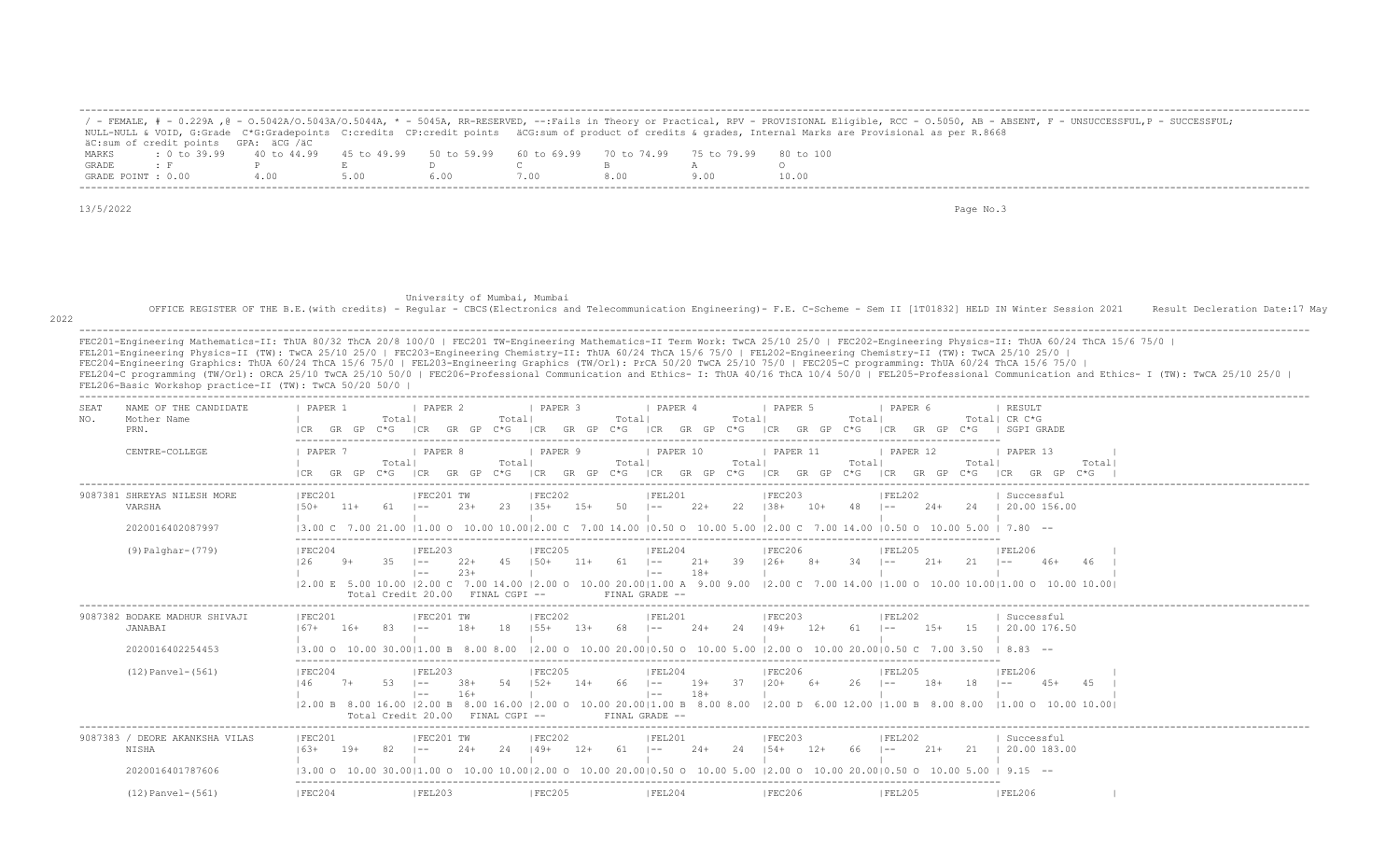|                |                                                                                                                                                                                                                                                                                                                                                           | 134                                   | $1.3+$             | $35+$<br>$\vert - -$<br>$21+$<br>Total Credit 20.00 FINAL CGPI --            | $151+$                                                              | 66<br>$1 - -$<br>$\vert - -$<br>FINAL GRADE -- | $19+$<br>$21+$                                          | 33                               | 19<br>19+                                                                                                                                                                                                                                                                                                                        | 43<br>$(2.00 \text{ C} \quad 7.00 \text{ } 14.00 \text{ }  2.00 \text{ B} \quad 8.00 \text{ } 16.00 \text{ }  2.00 \text{ O} \quad 10.00 \text{ } 20.00  1.00 \text{ O} \quad 10.00 \text{ } 10.00 \text{ } 10.00  2.00 \text{ C} \quad 7.00 \text{ } 14.00 \text{ }  1.00 \text{ A} \quad 9.00 \text{ } 9.00 \text{ }  1.00 \text{ O} \quad 10.00 \text{ } 10.00  1.$                                                                                                                                                                                                                                                      |
|----------------|-----------------------------------------------------------------------------------------------------------------------------------------------------------------------------------------------------------------------------------------------------------------------------------------------------------------------------------------------------------|---------------------------------------|--------------------|------------------------------------------------------------------------------|---------------------------------------------------------------------|------------------------------------------------|---------------------------------------------------------|----------------------------------|----------------------------------------------------------------------------------------------------------------------------------------------------------------------------------------------------------------------------------------------------------------------------------------------------------------------------------|-----------------------------------------------------------------------------------------------------------------------------------------------------------------------------------------------------------------------------------------------------------------------------------------------------------------------------------------------------------------------------------------------------------------------------------------------------------------------------------------------------------------------------------------------------------------------------------------------------------------------------|
| MARKS<br>GRADE | NULL-NULL & VOID, G:Grade C*G:Gradepoints C:credits CP:credit points äCG:sum of product of credits & grades, Internal Marks are Provisional as per R.8668<br>äC:sum of credit points GPA: äCG /äC<br>$: 0 \text{ to } 39.99$ 40 to 44.99<br>$\therefore$ F                                                                                                | P                                     | 45 to 49.99<br>E   | 50 to 59.99<br>$D \qquad \qquad$                                             | 60 to 69.99<br>$\mathbb{C}$                                         | 70 to 74.99<br>$\mathbf{B}$                    | A                                                       | 75 to 79.99 80 to 100<br>$\circ$ |                                                                                                                                                                                                                                                                                                                                  | / - FEMALE, # - 0.229A , @ - 0.5042A/0.5043A/0.5044A, * - 5045A, RR-RESERVED, --:Fails in Theory or Practical, RPV - PROVISIONAL Eligible, RCC - 0.5050, AB - ABSENT, F - UNSUCCESSFUL, P - SUCCESSFUL,                                                                                                                                                                                                                                                                                                                                                                                                                     |
| 13/5/2022      | GRADE POINT : 0.00                                                                                                                                                                                                                                                                                                                                        | 4.00                                  | 5.00               | 6.00                                                                         | 7.00                                                                | 8.00                                           | 9.00                                                    | 10.00                            | Page No.4                                                                                                                                                                                                                                                                                                                        |                                                                                                                                                                                                                                                                                                                                                                                                                                                                                                                                                                                                                             |
|                | FEL201-Engineering Physics-II (TW): TwCA 25/10 25/0   FEC203-Engineering Chemistry-II: ThUA 60/24 ThCA 15/6 75/0   FEL202-Engineering Chemistry-II (TW): TwCA 25/10 25/0  <br>FEC204-Engineering Graphics: ThUA 60/24 ThCA 15/6 75/0   FEL203-Engineering Graphics (TW/Orl): PrCA 50/20 TwCA 25/10 75/0   FEC205-C programming: ThUA 60/24 ThCA 15/6 75/0 |                                       |                    | University of Mumbai, Mumbai                                                 |                                                                     |                                                |                                                         |                                  |                                                                                                                                                                                                                                                                                                                                  | OFFICE REGISTER OF THE B.E. (with credits) - Regular - CBCS (Electronics and Telecommunication Engineering) - F.E. C-Scheme - Sem II [1T01832] HELD IN Winter Session 2021 Result Decleration Date:17 May<br>FEC201-Engineering Mathematics-II: ThUA 80/32 ThCA 20/8 100/0   FEC201 TW-Engineering Mathematics-II Term Work: TwCA 25/10 25/0   FEC202-Engineering Physics-II: ThUA 60/24 ThCA 15/6 75/0  <br>FEL204-C programming (TW/Orl): ORCA 25/10 TwCA 25/10 50/0   FEC206-Professional Communication and Ethics- I: ThUA 40/16 ThCA 10/4 50/0   FEL205-Professional Communication and Ethics- I (TW): TwCA 25/10 25/0 |
| SEAT<br>NO.    | FEL206-Basic Workshop practice-II (TW): TwCA 50/20 50/0  <br>NAME OF THE CANDIDATE<br>Mother Name<br>PRN.                                                                                                                                                                                                                                                 | PAPER 1<br>The Company of the Company | Total              | PAPER 2                                                                      | PAPER 3<br>Total                                                    | Total                                          | PAPER 4<br>Total                                        | PAPER 5<br>Total                 | PAPER 6<br>ICR GR GP C*G ICR GR GP C*G ICR GR GP C*G ICR GR GP C*G ICR GR GP C*G ICR GR GP C*G I SGPIGRADE                                                                                                                                                                                                                       | RESULT<br>Total  CR C*G                                                                                                                                                                                                                                                                                                                                                                                                                                                                                                                                                                                                     |
|                | CENTRE-COLLEGE                                                                                                                                                                                                                                                                                                                                            | PAPER 7                               | Totall             | PAPER 8                                                                      | PAPER 9<br>Total                                                    | Total                                          | PAPER 10<br>Total                                       | PAPER 11<br>Total                | PAPER 12<br>Totall<br> CR GR GP C*G  CR GR GP C*G  CR GR GP C*G  CR GR GP C*G  CR GR GP C*G  CR GR GP C*G  CR GR GP C*G  CR GR GP C*G                                                                                                                                                                                            | PAPER 13<br>Totall                                                                                                                                                                                                                                                                                                                                                                                                                                                                                                                                                                                                          |
|                | 9087384 NAIR NAMITHKUMAR SASIKUMAR<br>LAILA<br>2019016402391745                                                                                                                                                                                                                                                                                           | FEC201                                | $ AA$ 11+ 11 $ --$ | FEC201 TW<br>$15+$                                                           | FEC202<br>$15$ $ AA$<br>6+                                          |                                                | FEL201<br>6 $1--$ 15+ 15 $ AA$ 6+                       | FEC203                           | FEL202<br>$6 \t - - 16 + 16 \t 20.00 - -$<br>$(3.00 \text{ F}$ 0.00 0.00 $(1.00 \text{ C}$ 7.00 7.00 $(2.00 \text{ F}$ 0.00 0.00 $(0.50 \text{ C}$ 7.00 3.50 $(2.00 \text{ F}$ 0.00 0.00 $(0.50 \text{ C}$ 7.00 3.50 $(- -$                                                                                                      | I ABS                                                                                                                                                                                                                                                                                                                                                                                                                                                                                                                                                                                                                       |
|                | $(12)$ Panvel- $(561)$                                                                                                                                                                                                                                                                                                                                    | IFEC204<br>I AA                       | $6 - 1 -$          | IFEL203<br>$25+$<br>$15+$<br>$\vert - -$<br>Total Credit 20.00 FINAL CGPI -- | FEC205<br>$40$ $ AA$<br>$9+$<br>and the contract of the contract of | FINAL GRADE --                                 | FEL204<br>$9 \t - - 15 + 30 \t  AA = 6+$<br>$1 - -$ 15+ | FEC206 <br>and the contract of   | FEL205<br>$6 \t - - 15 + 15 \t - - 34 +$<br>the company of the company<br> 2.00 F 0.00 0.00  2.00 D 6.00 12.00  2.00 F 0.00 0.00  1.00 C 7.00 7.00  2.00 F 0.00 0.00  1.00 C 7.00 7.00  1.00 C 7.00 7.00 7.00                                                                                                                    | FEL206                                                                                                                                                                                                                                                                                                                                                                                                                                                                                                                                                                                                                      |
|                | 9087385 PAISADELI ANSHUL RAKESH<br>KANCHAN<br>2020016402253202                                                                                                                                                                                                                                                                                            | FEC201                                |                    |                                                                              | the control of the con-                                             | the contract of the con-                       |                                                         | the contract of the con-         | FEC201 TW   FEC202   FEL201   FEC203   FEL202   Successful<br> 55+ 17+ 72  -- 16+ 16  53+ 11+ 64  -- 10+ 10  50+ 14+ 64  -- 11+ 11  20.00150.00<br>$\begin{bmatrix} 3.00 \ B & 8.00 \ 24.00 & 11.00 \ C & 7.00 \ 7.00 & 7.00 \end{bmatrix}$ (2.00 0 10.00 20.00 0.50 P 4.00 2.00 0 2.00 0 10.00 20.00 0.50 P 4.00 2.00 0 7.50 -- |                                                                                                                                                                                                                                                                                                                                                                                                                                                                                                                                                                                                                             |
|                | (12) Panvel-(561)                                                                                                                                                                                                                                                                                                                                         | FEC204                                |                    | FEL203<br>Total Credit 20.00 FINAL CGPI -- FINAL GRADE --                    | FEC205                                                              |                                                | FEL204                                                  | FEC206                           | FEL205                                                                                                                                                                                                                                                                                                                           | FEL206<br>  47+ 1!+ 48   -- 24 36   48+ 7+ 55   -- 12+ 29   22+ 4+ 26   -- 12+ 12   -- 40+ 40  <br>the contract of the contract of the contract of the contract of<br> 2.00 B 8.00 16.00  2.00 E 5.00 10.00  2.00 B 8.00 16.00  1.00 D 6.00 6.00  2.00 D 6.00 12.00  1.00 E 5.00 5.00  1.00 O 10.00 10.00                                                                                                                                                                                                                                                                                                                   |
|                | 9087386 PATIL NIKHIL SANJAY                                                                                                                                                                                                                                                                                                                               |                                       |                    |                                                                              |                                                                     | FEL201                                         | FEC203                                                  |                                  | IFEL202                                                                                                                                                                                                                                                                                                                          | Successful                                                                                                                                                                                                                                                                                                                                                                                                                                                                                                                                                                                                                  |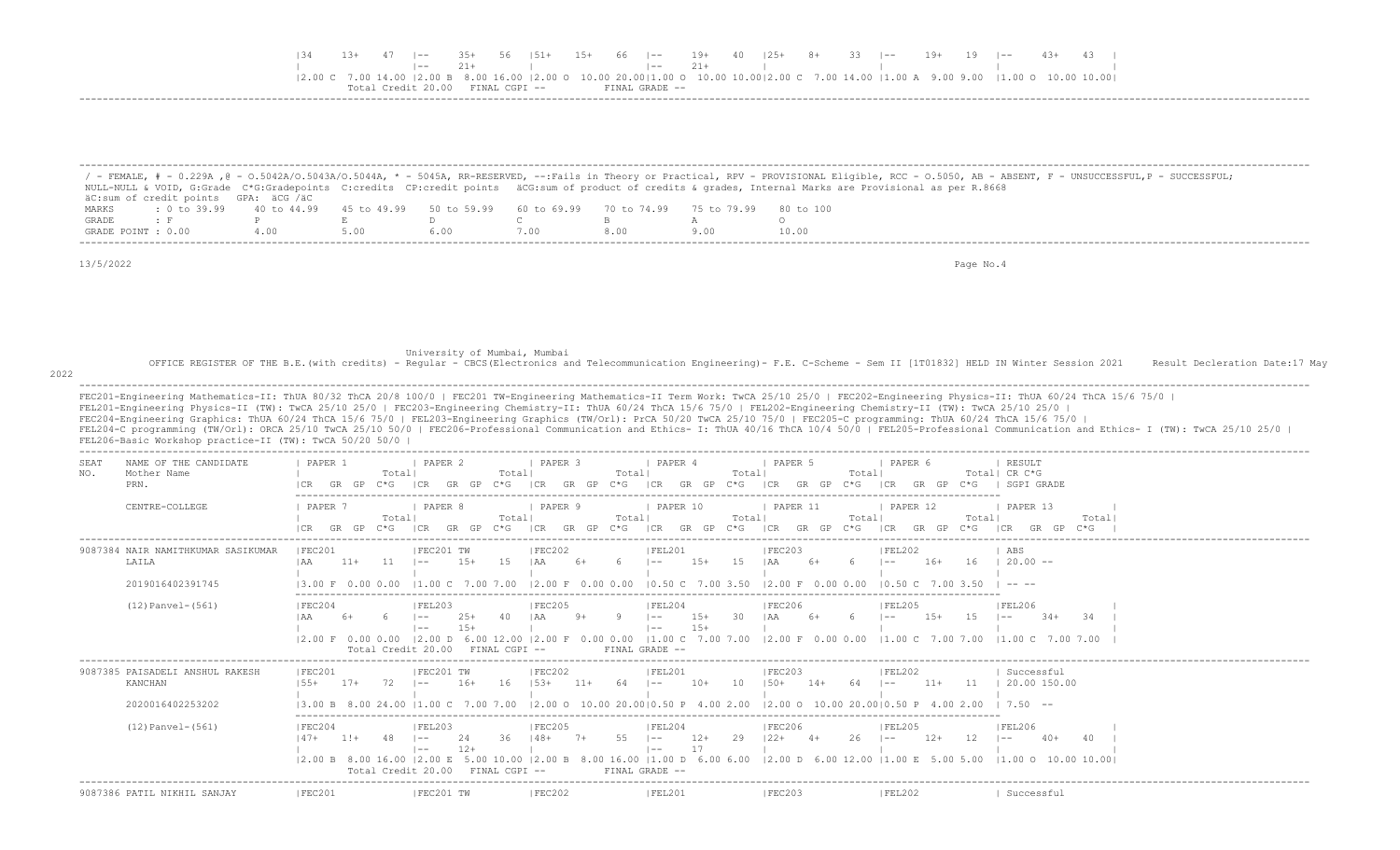|                   |          |    |    | $70 - 1 - -$                     | 10+   | $10 \t  54+$ |         | $13+ 67$ $1--$ |                  |                                                                                                                                                        | 15+ 15   54+ |          | 13+  | 67 . | $1 - -$ | 13+ |    |         | 154.50 |  |
|-------------------|----------|----|----|----------------------------------|-------|--------------|---------|----------------|------------------|--------------------------------------------------------------------------------------------------------------------------------------------------------|--------------|----------|------|------|---------|-----|----|---------|--------|--|
|                   |          |    |    |                                  |       |              |         |                |                  | $(3.00 B 8.00 24.00 11.00 P 4.00 4.00 2.00 0 10.00 20.00   0.50 C 7.00 3.50 2.00 0 10.00 20.00   0.50 D 6.00 3.00 7.73 --$                             |              |          |      |      |         |     |    |         |        |  |
| (12) Panvel-(561) | IFEC204  |    |    | <b>IFEL203</b>                   |       |              | IFEC205 |                |                  | FEL204                                                                                                                                                 |              | FEC206   |      |      | FEL205  |     |    | FEL206  |        |  |
|                   | $1.37 +$ | 7+ | 44 | $-$<br>$- -$                     | $12+$ | 40   47+     |         | 14+            | $\sim$ 61 $\sim$ | $ -$<br>17<br>l —— 1                                                                                                                                   | $15+$        | 32   21+ | $4+$ | 25   | $- -$   | 16+ | 16 | $1 - -$ | $44+$  |  |
|                   |          |    |    | Total Credit 20.00 FINAL CGPI -- |       |              |         |                |                  | 12.00 D 6.00 12.00 12.00 D 6.00 12.00 12.00 O 10.00 20.0011.00 C 7.00 7.00 12.00 D 6.00 12.00 11.00 C 7.00 7.00 11.00 O 10.00 10.001<br>FINAL GRADE -- |              |          |      |      |         |     |    |         |        |  |

|                    |                                      |                                                                                                |      |  |  | ' - FEMALE, # - 0.229A ,@ - 0.5042A/0.5043A/0.5044A, * - 5045A, RR-RESERVED, --:Fails in Theory or Practical, RPV - PROVISIONAL Eligible, RCC - 0.5050, AB - ABSENT, F - UNSUCCESSFUL,P - SUCCESSFUL; |
|--------------------|--------------------------------------|------------------------------------------------------------------------------------------------|------|--|--|-------------------------------------------------------------------------------------------------------------------------------------------------------------------------------------------------------|
|                    |                                      |                                                                                                |      |  |  | NULL-NULL & VOID, G:Grade C*G:Gradepoints C:credits CP:credit points äCG:sum of product of credits & qrades, Internal Marks are Provisional as per R.8668                                             |
|                    | äC:sum of credit points GPA: äCG /äC |                                                                                                |      |  |  |                                                                                                                                                                                                       |
| MARKS              |                                      | t 0 to 39,99 40 to 44,99 45 to 49,99 50 to 59,99 60 to 69,99 70 to 74,99 75 to 79,99 80 to 100 |      |  |  |                                                                                                                                                                                                       |
| GRADE              |                                      |                                                                                                |      |  |  |                                                                                                                                                                                                       |
| GRADE POINT : 0.00 |                                      |                                                                                                | 5.00 |  |  |                                                                                                                                                                                                       |

13/5/2022 Page No.5

University of Mumbai, Mumbai

OFFICE REGISTER OF THE B.E.(with credits) - Regular - CBCS(Electronics and Telecommunication Engineering)- F.E. C-Scheme - Sem II [1T01832] HELD IN Winter Session 2021 Result Decleration Date:17 May

### 2022

FEC201-Engineering Mathematics-II: ThUA 80/32 ThCA 20/8 100/0 | FEC201 TW-Engineering Mathematics-II Term Work: TwCA 25/10 25/0 | FEC202-Engineering Physics-II: ThUA 60/24 ThCA 15/6 75/0 | FEL201-Engineering Physics-II (TW): TwCA 25/10 25/0 | FEC203-Engineering Chemistry-II: ThUA 60/24 ThCA 15/6 75/0 | FEL202-Engineering Chemistry-II (TW): TwCA 25/10 25/0 | FEC204-Engineering Graphics: ThUA 60/24 ThCA 15/6 75/0 | FEL203-Engineering Graphics (TW/Orl): PrCA 50/20 TwCA 25/10 75/0 | FEC205-C programming: ThUA 60/24 ThCA 15/6 75/0 |<br>FEL204-C programming (TW/Orl): ORCA 25/10 TwCA 2 FEL206-Basic Workshop practice-II (TW): TwCA 50/20 50/0 |

| NAME OF THE CANDIDATE<br>SEAT<br>NO.<br>Mother Name<br>PRN.     | PAPER 2<br>PAPER 1<br>PAPER 3<br>PAPER 4<br>PAPER 5<br>PAPER 6<br>RESULT<br>CR C*G<br>Total<br>Total<br>Total<br>Totall<br>Total<br>Total <br>SGPT GRADE                                                                                                                                                                                                                                           |
|-----------------------------------------------------------------|----------------------------------------------------------------------------------------------------------------------------------------------------------------------------------------------------------------------------------------------------------------------------------------------------------------------------------------------------------------------------------------------------|
| CENTRE-COLLEGE                                                  | PAPER <sub>7</sub><br>PAPER 8<br>PAPER 9<br>PAPER 10<br>PAPER 11<br>PAPER 12<br>PAPER 13<br>Total<br>Total<br>Total<br>Total<br>Total<br>Total<br>Total<br>ን* G<br>`* ና<br>C*G.<br>ነ* ና<br>`* ና<br>ነ* (⊋<br>GR.                                                                                                                                                                                    |
| 9087387 SHINDE HIMANSHU SANDESH<br>JAYSHREE<br>2020016402254704 | FEC202<br> FEC203<br> FEC201<br> FEL201<br> FEL202<br>FEC201 TW<br>ABS<br>$20.00 - -$<br>$10+$<br>$15+$<br>$1.3+$<br>15<br>10<br>$1.57+$<br>18+<br>$10+$<br>10<br>$1.50+$<br>$- -$<br>l ——<br>$- -$<br>$.55+$<br>$10.0020.0010.50P$ 4.00 2.00<br>4 0 0<br>$12.00 \Omega$<br>10 00<br>13.00 A<br>$12.00 \Omega$<br>900<br>4 0 0                                                                     |
| $(12)$ Panvel- $(561)$                                          | <b>FEC205</b><br> FEC206<br>IFEL205<br><b>FEL206</b><br> FEC204<br> FEL203<br> FEL204<br>$16+$<br>$1.3+$<br>$36+$<br>36<br>AA<br>13<br>- 58+<br>l ——<br>$- -$<br>145+<br>$- -$<br>$14+$<br>$- -$<br>AA<br>$- -$<br>$- -$<br>0.0000.00<br>.00 F<br>$ 2,00 \text{ C}$ 7.00 14.00 $ 1,00 \text{ D}$ 6.00 6.00<br>11.00 B 8.00 8.00<br>12.00C<br>FINAL GRADE --<br>FINAL CGPI --<br>Total Credit 20.00 |
| 9087388 SONI CHIRAG NATWAR<br>SUNITA                            | IFEC202<br>IFEL201<br>IFEC201<br>IFEC201 TW<br>IFEC203<br> FEL202<br>Successful<br>$19+$<br>20.00 180.50<br>18+<br>162+<br>$- -$<br>$- -$<br>$- -$                                                                                                                                                                                                                                                 |
| 2020016402248986<br>$(12)$ Panvel- $(561)$                      | $.0010.50 A$ 9.00 4.50<br>$12.00 \Omega$ 10.00 20<br>12 N N N<br>10.00<br>$903 - -$<br>-800<br> FEC204<br>IFEL203<br><b>IFEC205</b><br>IFEL204<br><b>IFEC206</b><br><b>IFEL206</b><br>IFEL205                                                                                                                                                                                                      |
|                                                                 | $38+$<br>$10+$<br>38<br>148<br>$- -$<br>$- -$<br>$- -$<br>$- -$                                                                                                                                                                                                                                                                                                                                    |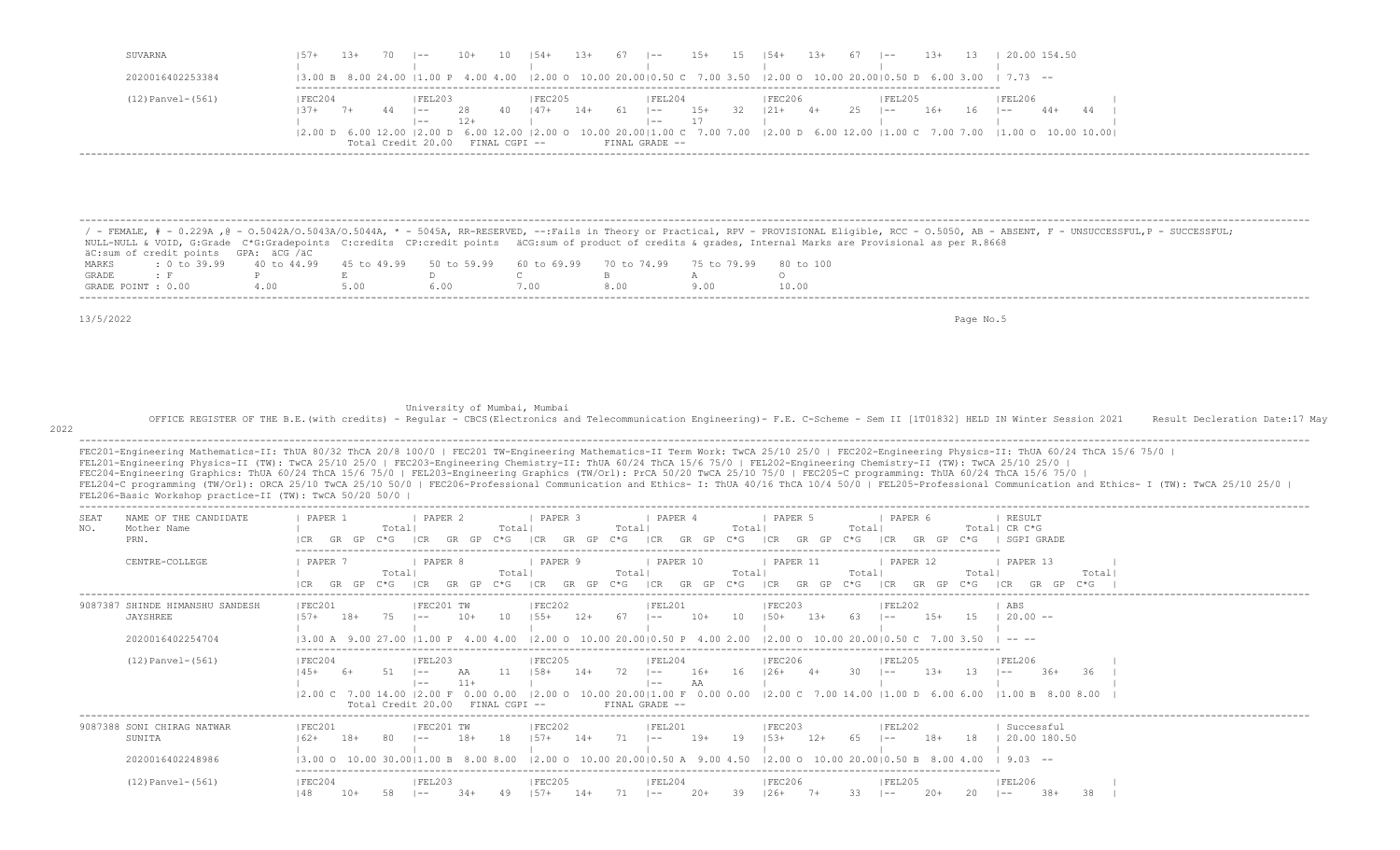### | |-- 15+ | |-- 19+ | | | | |2.00 A 9.00 18.00 |2.00 C 7.00 14.00 |2.00 O 10.00 20.00|1.00 A 9.00 9.00 |2.00 C 7.00 14.00 |1.00 O 10.00 10.00|1.00 A 9.00 9.00 | Total Credit 20.00 FINAL CGPI --

| 9087389 GAURAV GANESH THORVE | FEC201  |     |                    | FEC201 TW |       |               | IFEC202 |       |     | IFEL201                                                                                                                                                                                             |       |      | IFEC203 |      |      | IFEL202 |       | Successful   |       |    |  |
|------------------------------|---------|-----|--------------------|-----------|-------|---------------|---------|-------|-----|-----------------------------------------------------------------------------------------------------------------------------------------------------------------------------------------------------|-------|------|---------|------|------|---------|-------|--------------|-------|----|--|
| KUNDA                        | 153+    | 15+ | 68                 | $- -$     | $11+$ | 11            | 43+     | $11+$ | .54 | $\sim$                                                                                                                                                                                              | $12+$ | - 12 | $149+$  | -12+ |      | $- -$   | $17+$ | 20.00 151.00 |       |    |  |
|                              |         |     |                    |           |       |               |         |       |     |                                                                                                                                                                                                     |       |      |         |      |      |         |       |              |       |    |  |
| 2020016402250583             |         |     |                    |           |       |               |         |       |     |                                                                                                                                                                                                     |       |      |         |      |      |         |       |              |       |    |  |
|                              |         |     |                    |           |       |               |         |       |     |                                                                                                                                                                                                     |       |      |         |      |      |         |       |              |       |    |  |
| $(12)$ Panvel- $(561)$       | IFEC204 |     |                    | IFEL203   |       |               | IFEC205 |       |     | IFEL204                                                                                                                                                                                             |       |      | IFEC206 |      |      | FEL205  |       | IFEL206      |       |    |  |
|                              | 48+     | 13+ |                    | $- -$     |       | 38.           | $.52+$  | $14+$ | 66  | $- -$                                                                                                                                                                                               | $11+$ | -29  | $129+$  | $7+$ | 36 F | $- -$   | $10+$ | $- -$        | $26+$ | 26 |  |
|                              |         |     |                    | $- -$     | $15+$ |               |         |       |     | $- -$                                                                                                                                                                                               | 18    |      |         |      |      |         |       |              |       |    |  |
|                              |         |     |                    |           |       |               |         |       |     | $(2.00 \t{0} 10.00 \t{2} 0.00   2.00 \t{0} 6.00 \t{12.00}   2.00 \t{0} 10.00 \t{20.00}   1.00 \t{0} 5.00 \t{6.00}   2.00 \t{B} 8.00 \t{16.00}   1.00 \t{P} 4.00 \t{4.00} 11.00 \t{D} 6.00 \t{6.00}$ |       |      |         |      |      |         |       |              |       |    |  |
|                              |         |     | Total Credit 20.00 |           |       | FINAL CGPI -- |         |       |     | FINAL GRADE --                                                                                                                                                                                      |       |      |         |      |      |         |       |              |       |    |  |
|                              |         |     |                    |           |       |               |         |       |     |                                                                                                                                                                                                     |       |      |         |      |      |         |       |              |       |    |  |

 ------------------------------------------------------------------------------------------------------------------------------------------------------------------------------------------------------------------- / - FEMALE, # - 0.229A ,@ - O.5042A/O.5043A/O.5044A, \* - 5045A, RR-RESERVED, --:Fails in Theory or Practical, RPV - PROVISIONAL Eligible, RCC - O.5050, AB - ABSENT, F - UNSUCCESSFUL,P - SUCCESSFUL; NULL-NULL & VOID, G:Grade C\*G:Gradepoints C:credits CP:credit points äCG:sum of product of credits & grades, Internal Marks are Provisional as per R.8668 äC:sum of credit points GPA: äCG /äC MARKS : 0 to 39.99 40 to 44.99 45 to 49.99 50 to 59.99 60 to 69.99 70 to 74.99 75 to 79.99 80 to 100<br>GRADE: F P E D C B A O F P E D C B A O<br>INT: 0.00 4.00 5.00 6.00 7.00 8.00 9.00 10.00 GRADE POINT : 0.00

-------------------------------------------------------------------------------------------------------------------------------------------------------------------------------------------------------------------

13/5/2022 Page No.6

# University of Mumbai, Mumbai

OFFICE REGISTER OF THE B.E.(with credits) - Regular - CBCS(Electronics and Telecommunication Engineering)- F.E. C-Scheme - Sem II [1T01832] HELD IN Winter Session 2021 Result Decleration Date:17 May

2022

FEC201-Engineering Mathematics-II: ThUA 80/32 ThCA 20/8 100/0 | FEC201 TW-Engineering Mathematics-II Term Work: TwCA 25/10 25/0 | FEC202-Engineering Physics-II: ThUA 60/24 ThCA 15/6 75/0 | FEL201-Engineering Physics-II (TW): TwCA 25/10 25/0 | FEC203-Engineering Chemistry-II: ThUA 60/24 ThCA 15/6 75/0 | FEL202-Engineering Chemistry-II (TW): TwCA 25/10 25/0 | FEC204-Engineering Graphics: ThUA 60/24 ThCA 15/6 75/0 | FEL203-Engineering Graphics (TW/Orl): PrCA 50/20 TwCA 25/10 75/0 | FEC205-C programming: ThUA 60/24 ThCA 15/6 75/0 | FEL204-C programming (TW/Orl): ORCA 25/10 TwCA 25/10 50/0 | FEC206-Professional Communication and Ethics- I: ThUA 40/16 ThCA 10/4 50/0 | FEL205-Professional Communication and Ethics- I (TW): TwCA 25/10 25/0 | FEL206-Basic Workshop practice-II (TW): TwCA 50/20 50/0 | -------------------------------------------------------------------------------------------------------------------------------------------------------------------------------------------------------------------

| NAME OF THE CANDIDATE<br>SEA.<br>NO.<br>Mother Name<br>PRN. | PAPER 2<br>PAPER 3<br>PAPER 5<br>PAPER<br>PAPER 4<br>PAPER 6<br>RESULT<br>Total  CR C*G<br>Totall<br>Totall<br>Total<br>Totall<br>Total<br>SGPI GRADE                                                                                                                                                                                                                                                                                                                                                                                                                                         |
|-------------------------------------------------------------|-----------------------------------------------------------------------------------------------------------------------------------------------------------------------------------------------------------------------------------------------------------------------------------------------------------------------------------------------------------------------------------------------------------------------------------------------------------------------------------------------------------------------------------------------------------------------------------------------|
| CENTRE-COLLEGE                                              | PAPER 7<br>PAPER 8<br>PAPER 9<br>PAPER 10<br>PAPER 11<br>PAPER 13<br>PAPER 12<br>Totall<br>Total<br>Totall<br>Totall<br>Total<br>Total<br>Total<br>$C*G$<br>`*G<br>ን* ና<br>ገ∗ር<br>GR<br>GP.<br>I CE<br>1 C.R<br>GR<br>GR                                                                                                                                                                                                                                                                                                                                                                      |
| 9087390 AKSHANSH BADHWAR<br>EKTA<br>2020016402012772        | FEC201<br>FEC201 TW<br> FEC202<br> FEC203 <br> FEL201<br> FEL202<br>Successful<br>$2.0+$<br>20<br>$1.38 +$<br>$12+$<br>$21+$<br>20.00 125.00<br>$15+$<br>10<br>$1.3+$<br>21<br>124+<br>$-3.3+$<br>$10+$<br>$- -$<br>$- -$<br>$(3.00 \t{E} 5.00 \t{15.00} 11.00 \t{P} 4.00 \t{4.00} 2.00 \t{E} 5.00 \t{10.00} 0.50 \t{O} 10.00 \t{5.00} 12.00 \t{C} 7.00 \t{14.00} 0.50 \t{O} 10.00 \t{5.00} 6.25 --$                                                                                                                                                                                          |
| $(12)$ Panvel- $(822)$                                      | <b>FEC206</b><br> FEC204<br> FEL203<br> FEC205<br>IFEL204<br>IFEL205<br> FEL206<br>$14+$<br>-25<br>31<br>$4.3+$<br>$1.31 +$<br>$11+$<br>123+<br>$8+$<br>$18+$<br>$2.5+$<br>43<br>-18<br>36.<br>$- -$<br><u>.</u><br>$- -$<br>$- -$<br>$11+$<br>$17+$<br>$- -$<br>l ——<br>$(2.00 \t{E} \t{5.00} \t{10.00} \t{2.00} \t{D} \t{6.00} \t{12.00} \t{2.00} \t{D} \t{6.00} \t{12.00} \t{1.00} \t{D} \t{6.00} \t{6.00} \t{2.00} \t{2.00} \t{C} \t{7.00} \t{14.00} \t{11.00} \t{B} \t{8.00} \t{8.00} \t{11.00} \t{0} \t{10.00} \t{10.00} \t{1$<br>Total Credit 20.00<br>FINAL CGPI --<br>FINAL GRADE -- |
| 9087391 JARKAL ROHIT RAMESH<br>SAVITA                       | FEC201<br> FEC201 TW<br> FEC202<br> FEL201<br> FEC203<br> FEL202<br>Successful<br>$21+$<br>20.00 126.00<br>$142+$<br>22<br>128+<br>35.<br>16+<br>128.<br>13+<br>14<br>$- -$<br>$- -$<br>16.<br><u>.</u>                                                                                                                                                                                                                                                                                                                                                                                       |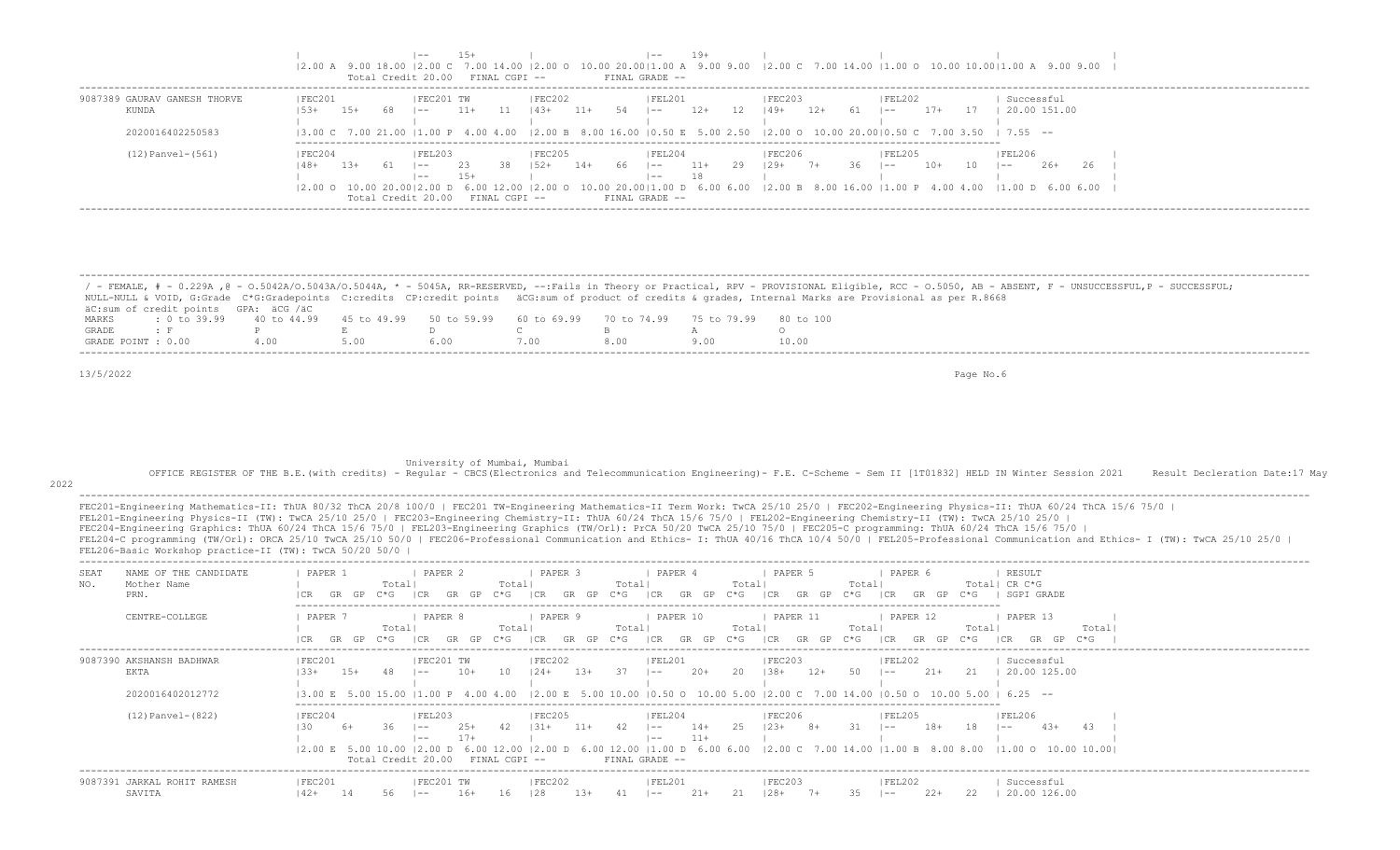| 2020016401946546                                          |                                                        | $(3.00 \text{ D } 6.00 \text{ 18.00 }  1.00 \text{ C } 7.00 \text{ } 7.00 \text{ }  2.00 \text{ D } 6.00 \text{ 12.00 }  0.50 \text{ O } 10.00 \text{ 5.00 }  2.00 \text{ E } 5.00 \text{ 10.00 }  0.50 \text{ O } 10.00 \text{ 5.00 }  6.30 \text{ } -5.00 \text{ 5.00 }  0.00 \text{ }  0.00 \text{ } 5.00 \text{ }  0.00 \text{ } 5.00 \text{$ |                                   |                                                                               |                                  |                                                                                                                             |                                                                                                                              |
|-----------------------------------------------------------|--------------------------------------------------------|---------------------------------------------------------------------------------------------------------------------------------------------------------------------------------------------------------------------------------------------------------------------------------------------------------------------------------------------------|-----------------------------------|-------------------------------------------------------------------------------|----------------------------------|-----------------------------------------------------------------------------------------------------------------------------|------------------------------------------------------------------------------------------------------------------------------|
| (76) Navi Mumbai-(17)                                     | FEC204<br>$10+$<br>35<br>12.00 E<br>Total Credit 20.00 | FEL203<br>44<br>$27+$<br>$- -$<br>$17+$<br>$- -$<br>FINAL CGPI --                                                                                                                                                                                                                                                                                 | FEC205<br>-32<br>$124+$<br>$8+$   | FEL204<br>- 38<br>$19+$<br>$- -$<br>$19+$<br>$- -$<br>.00 A<br>FINAL GRADE -- | FEC206 <br>$117+$<br>23<br>- 6+  | FEL205<br>$20+$<br>20<br>$- -$                                                                                              | FEL206<br>$42+$<br>42<br>$- -$<br>$9.00$ $9.00$ $ 2.00$ E $5.00$ $10.00$ $ 1.00$ O $10.00$ $10.00$ $ 1.00$ O $10.00$ $ 1.00$ |
| 9087392 / ANJALI SINGH<br>ANITA SINGH<br>2020016401948731 | FEC201<br>$16+$<br>$146+$                              | FEC201 TW<br>$1.3+$<br>$1 - -$<br>13.00 C 7.00 21.00 11.00 D 6.00 6.00 12.00 O 10.00 20.0010.50 O 10.00 5.00 12.00 A 9.00 18.00 10.50 O 10.00                                                                                                                                                                                                     | FEC202<br>$12+$<br>- 63<br>$151+$ | FEL201<br>$21+$<br>21<br>$\sim$                                               | FEC203<br>$144+$<br>$15+$<br>59. | FEL202<br>$2.0+$<br>20<br>$1 - -$                                                                                           | Successful<br>20.00 163.00<br>8 15 --                                                                                        |
| (76) Navi Mumbai- (17)                                    | IFEC204<br>12.00 D 6.00 12.00                          | IFEL203<br>57<br>$41+$<br>$- -$<br>$16+$<br>$- -$<br>9.00 18.00 12.00 A<br>12.00 A<br>Total Credit 20.00 FINAL CGPI --                                                                                                                                                                                                                            | IFEC205<br>$144+$<br>$1.5+$<br>59 | IFEL204<br>$1.5 +$<br>- 34<br>$1 - -$<br>$19+$<br>$- -$<br>FINAL GRADE --     | IFEC206<br>$128 + 7 +$<br>-35    | IFEL205<br>$17+$<br>-17<br>$1 - -$<br>9.00 18.00 11.00 C 7.00 7.00 12.00 B 8.00 16.00 11.00 C 7.00 7.00 11.00 O 10.00 10.00 | IFEL206<br>42<br>$42+$<br>$1 - -$                                                                                            |

 ------------------------------------------------------------------------------------------------------------------------------------------------------------------------------------------------------------------- / - FEMALE, # - 0.229A , @ - 0.5042A/O.5043A/O.5044A, \* - 5045A, RR-RESERVED, --:Fails in Theory or Practical, RPV - PROVISIONAL Eligible, RCC - 0.5050, AB - ABSENT, F - UNSUCCESSFUL, P - SUCCESSFUL; NULL-NULL & VOID, G:Grade C\*G:Gradepoints C:credits CP:credit points äCG:sum of product of credits & grades, Internal Marks are Provisional as per R.8668 äC:sum of credit points GPA: äCG /äC MARKS : 0 to 39.99 40 to 44.99 45 to 49.99 50 to 59.99 60 to 69.99 70 to 74.99 75 to 79.99 80 to 100<br>GRADE : F P E D C B A O GRADE : F P E D C B A O GRADE POINT : 0.00 4.00 5.00 6.00 7.00 8.00 9.00 10.00

 $13/5/2022$  Page No.7

University of Mumbai, Mumbai

-------------------------------------------------------------------------------------------------------------------------------------------------------------------------------------------------------------------

OFFICE REGISTER OF THE B.E.(with credits) - Regular - CBCS(Electronics and Telecommunication Engineering)- F.E. C-Scheme - Sem II [1T01832] HELD IN Winter Session 2021 Result Decleration Date:17 May

# 2022

 ------------------------------------------------------------------------------------------------------------------------------------------------------------------------------------------------------------------- FEC201-Engineering Mathematics-II: ThUA 80/32 ThCA 20/8 100/0 | FEC201 TW-Engineering Mathematics-II Term Work: TwCA 25/10 25/0 | FEC202-Engineering Physics-II: ThUA 60/24 ThCA 15/6 75/0 | FEL201-Engineering Physics-II (TW): TwCA 25/10 25/0 | FEC203-Engineering Chemistry-II: ThUA 60/24 ThCA 15/6 75/0 | FEL202-Engineering Chemistry-II (TW): TwCA 25/10 25/0 | FEC204-Engineering Graphics: ThUA 60/24 ThCA 15/6 75/0 | FEL203-Engineering Graphics (TW/Orl): PrCA 50/20 TwCA 25/10 75/0 | FEC205-C programming: ThUA 60/24 ThCA 15/6 75/0 | FEL204-C programming (TW/Orl): ORCA 25/10 TwCA 25/10 50/0 | FEC206-Professional Communication and Ethics- I: ThUA 40/16 ThCA 10/4 50/0 | FEL205-Professional Communication and Ethics- I (TW): TwCA 25/10 25/0 | FEL206-Basic Workshop practice-II (TW): TwCA 50/20 50/0 | ------------------------------------------------------------------------------------------------------------------------------------------------------------------------------------------------------------------- SEAT NAME OF THE CANDIDATE<br>NO. Mother Name NO. Mother Name | Total| Total| Total| Total| Total| Total| CR C\*G PRN. |CR GR GP C\*G |CR GR GP C\*G |CR GR GP C\*G |CR GR GP C\*G |CR GR GP C\*G |CR GR GP C\*G | SGPI GRADE ------------------------------------------------------------------------------------------------------------------------- CENTRE-COLLEGE | PAPER 7 | PAPER 8 | PAPER 9 | PAPER 10 | PAPER 11 | PAPER 12 | PAPER 13 | | Total| Total| Total| Total| Total| Total| Total| |CR GR GP C\*G |CR GR GP C\*G |CR GR GP C\*G |CR GR GP C\*G |CR GR GP C\*G |CR GR GP C\*G |CR GR GP C\*G |

| 9087393 BRYAN ALEXANDER | FEC201  |     | IFEC201 TW |       |     | IFEC202 |     |    | FEL201                                                                                                                                                                                                                                                                                                                                                 |     |     | <b>FEC203</b> |      |     | IFEL202       |     |    | Successful |              |    |  |  |  |
|-------------------------|---------|-----|------------|-------|-----|---------|-----|----|--------------------------------------------------------------------------------------------------------------------------------------------------------------------------------------------------------------------------------------------------------------------------------------------------------------------------------------------------------|-----|-----|---------------|------|-----|---------------|-----|----|------------|--------------|----|--|--|--|
| RASHMI ALEXANDER        | 52+     | 15+ | $1 - -$    | $10+$ | 10. | $49+$   | 13+ | 62 | l ——                                                                                                                                                                                                                                                                                                                                                   | 15+ | 15  | 36+           | $9+$ |     | $1 - -$       | 10+ | 10 |            | 20.00 131.50 |    |  |  |  |
|                         |         |     |            |       |     |         |     |    |                                                                                                                                                                                                                                                                                                                                                        |     |     |               |      |     |               |     |    |            |              |    |  |  |  |
| 2020016402138774        |         |     |            |       |     |         |     |    | $(3.00 \text{ C } 7.00 \text{ 21.00 } 11.00 \text{ P } 4.00 \text{ } 4.00 \text{ } 4.00 \text{ } 12.00 \text{ O } 10.00 \text{ } 20.00 \text{ } 10.50 \text{ C } 7.00 \text{ } 3.50 \text{ }  2.00 \text{ C } 7.00 \text{ } 14.00 \text{ }  0.50 \text{ P } 4.00 \text{ } 2.00 \text{ }  6.58 \text{ } -5.00 \text{ } 10.00 \text{ } 10.00 \text{ } 1$ |     |     |               |      |     |               |     |    |            |              |    |  |  |  |
|                         |         |     |            |       |     |         |     |    |                                                                                                                                                                                                                                                                                                                                                        |     |     |               |      |     |               |     |    |            |              |    |  |  |  |
| (76) Navi Mumbai- (426) | FEC204  |     | FEL203     |       |     | FEC205  |     |    | FEL204                                                                                                                                                                                                                                                                                                                                                 |     |     | FEC206        |      |     | <b>FEL205</b> |     |    | FEL206     |              |    |  |  |  |
|                         | $124 +$ | 6+  | $1 - -$    |       |     | $.50+$  | 12+ | 62 | i ——                                                                                                                                                                                                                                                                                                                                                   | 12+ | 30. | $127+$        | 5+   | -32 | $- -$         | ⊥3+ |    | $- -$      | $20+$        | 20 |  |  |  |
|                         |         |     | $- -$      |       |     |         |     |    | $- -$                                                                                                                                                                                                                                                                                                                                                  |     |     |               |      |     |               |     |    |            |              |    |  |  |  |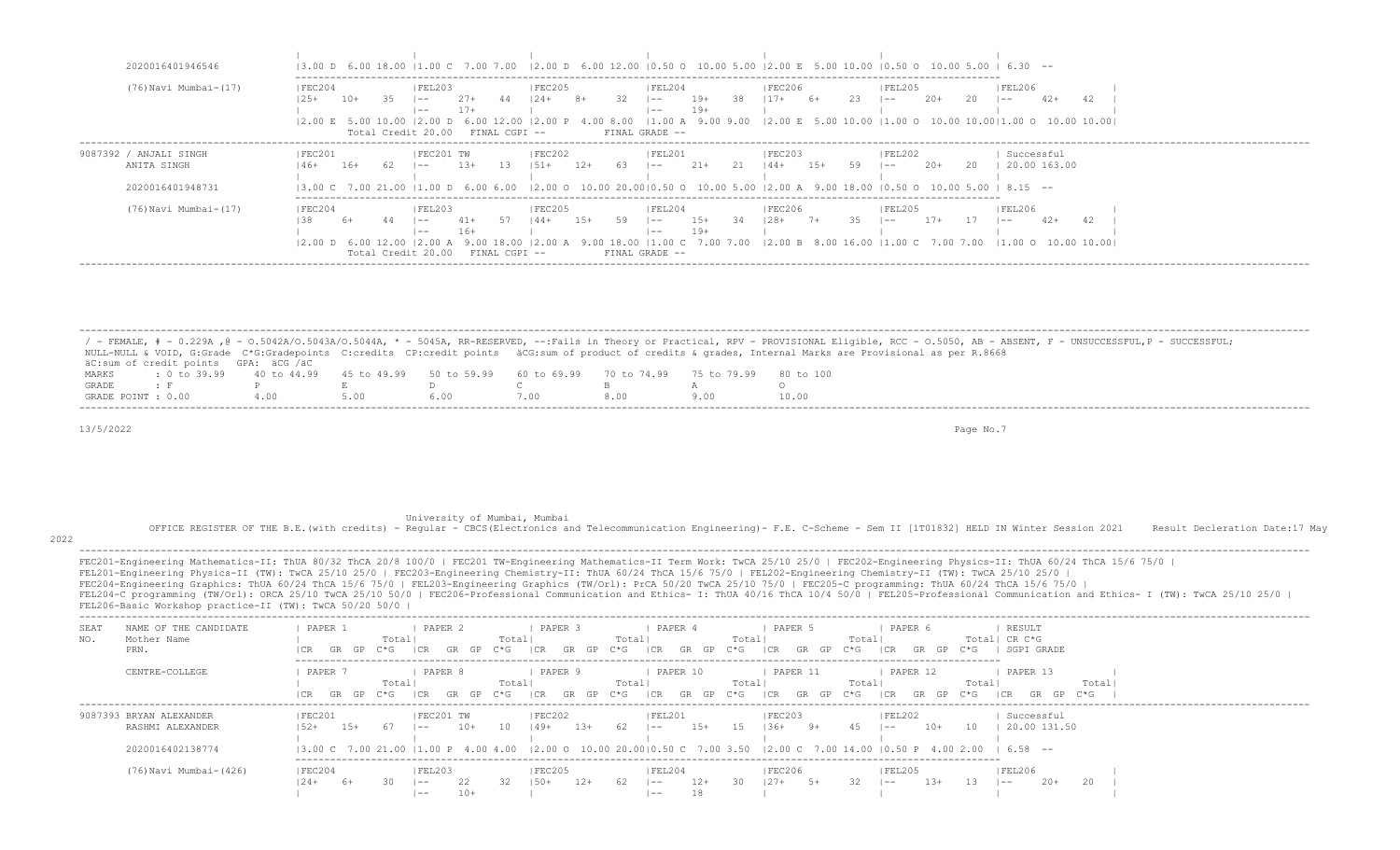|2.00 P 4.00 8.00 |2.00 P 4.00 8.00 |2.00 O 10.00 20.00|1.00 C 7.00 7.00 |2.00 C 7.00 14.00 |1.00 D 6.00 6.00 |1.00 P 4.00 4.00 | Total Credit 20.00 FINAL CGPI -- FINAL GRADE -- ------------------------------------------------------------------------------------------------------------------------------------------------------------------------------------------------------------------- 9087394 / GHARAT SANSKRUTI | FEC201 | FEC201 TW | FEC202 | FEL201 | FEC203 | FEL202 | Successful MACHHINDRANATH - PRAJAKTA |65+ 18+ 83 |-- 19+ 19 |48+ 11+ 59 |-- 21+ 21 |37+ 13+ 50 |-- 18+ 18 | 20.00 172.00 | | | | | | | 2020016402137531 |3.00 O 10.00 30.00|1.00 A 9.00 9.00 |2.00 A 9.00 18.00 |0.50 O 10.00 5.00 |2.00 C 7.00 14.00 |0.50 B 8.00 4.00 | 8.60 -- ------------------------------------------------------------------------------------------------------------------------- (76)Navi Mumbai-(426) |FEC204 |FEL203 |FEC205 |FEL204 |FEC206 |FEL205 |FEL206 | |28 6+ 34 |-- 39+ 56 |52+ 9+ 61 |-- 21+ 42 |29+ 8+ 37 |-- 21+ 21 |-- 40+ 40 | | |-- 17+ | |-- 21+ | | | | |2.00 E 5.00 10.00 |2.00 B 8.00 16.00 |2.00 O 10.00 20.00|1.00 O 10.00 10.00|2.00 B 8.00 16.00 |1.00 O 10.00 10.00|1.00 O 10.00 10.00| Total Credit 20.00 FINAL CGPI -- FINAL GRADE -- ------------------------------------------------------------------------------------------------------------------------------------------------------------------------------------------------------------------- 9087395 NADAR JOHN JERISH |FEC201 |FEC201 TW |FEC202 |FEL201 |FEC203 |FEL202 | Successful ATHISAYAMANI - MARY ELIZA |68+ 20+ 88 |-- 22+ 22 |52+ 13+ 65 |-- 20+ 20 |44+ 14+ 58 |-- 21+ 21 | 20.00 182.00 | | | | | | | 2020016402144496 |3.00 O 10.00 30.00|1.00 O 10.00 10.00|2.00 O 10.00 20.00|0.50 O 10.00 5.00 |2.00 A 9.00 18.00 |0.50 O 10.00 5.00 | 9.10 -- ------------------------------------------------------------------------------------------------------------------------- (76)Navi Mumbai-(426) |FEC204 |FEL203 |FEC205 |FEL204 |FEC206 |FEL205 |FEL206 | |31+ 8+ 39 |-- 38 58 |48+ 15+ 63 |-- 23+ 41 |26+ 7+ 33 |-- 21+ 21 |-- 42+ 42 | | |-- 20+ | |-- 18 | | | | |2.00 D 6.00 12.00 |2.00 A 9.00 18.00 |2.00 O 10.00 20.00|1.00 O 10.00 10.00|2.00 C 7.00 14.00 |1.00 O 10.00 10.00|1.00 O 10.00 10.00| Total Credit 20.00 FINAL CGPI -- FINAL GRADE --

 / - FEMALE, # - 0.229A ,@ - O.5042A/O.5043A/O.5044A, \* - 5045A, RR-RESERVED, --:Fails in Theory or Practical, RPV - PROVISIONAL Eligible, RCC - O.5050, AB - ABSENT, F - UNSUCCESSFUL,P - SUCCESSFUL; NULL-NULL & VOID, G:Grade C\*G:Gradepoints C:credits CP:credit points äCG:sum of product of credits & grades, Internal Marks are Provisional as per R.8668 äC:sum of credit points GPA: äCG /äC MARKS : 0 to 39.99 40 to 44.99 45 to 49.99 50 to 59.99 60 to 69.99 70 to 74.99 75 to 79.99 80 to 100<br>GRADE : F P E D C B A GRADE : F P E D C B A O GRADE POINT : 0.00 4.00 5.00 6.00 7.00 8.00 9.00 10.00 -------------------------------------------------------------------------------------------------------------------------------------------------------------------------------------------------------------------

-------------------------------------------------------------------------------------------------------------------------------------------------------------------------------------------------------------------

13/5/2022 Page No.8

#### University of Mumbai, Mumbai

OFFICE REGISTER OF THE B.E.(with credits) - Regular - CBCS(Electronics and Telecommunication Engineering)- F.E. C-Scheme - Sem II [1T01832] HELD IN Winter Session 2021 Result Decleration Date:17 May

2022 -------------------------------------------------------------------------------------------------------------------------------------------------------------------------------------------------------------------

FEC201-Engineering Mathematics-II: ThUA 80/32 ThCA 20/8 100/0 | FEC201 TW-Engineering Mathematics-II Term Work: TwCA 25/10 25/0 | FEC202-Engineering Physics-II: ThUA 60/24 ThCA 15/6 75/0 | FEL201-Engineering Physics-II (TW): TwCA 25/10 25/0 | FEC203-Engineering Chemistry-II: ThUA 60/24 ThCA 15/6 75/0 | FEL202-Engineering Chemistry-II (TW): TwCA 25/10 25/0 | FEC204-Engineering Graphics: ThUA 60/24 ThCA 15/6 75/0 | FEL203-Engineering Graphics (TW/Orl): PrCA 50/20 TwCA 25/10 75/0 | FEC205-C programming: ThUA 60/24 ThCA 15/6 75/0 | FEL204-C programming (TW/Orl): ORCA 25/10 TwCA 25/10 50/0 | FEC206-Professional Communication and Ethics- I: ThUA 40/16 ThCA 10/4 50/0 | FEL205-Professional Communication and Ethics- I (TW): TwCA 25/10 25/0 | FEL206-Basic Workshop practice-II (TW): TwCA 50/20 50/0 | ------------------------------------------------------------------------------------------------------------------------------------------------------------------------------------------------------------------- SEAT NAME�OF\_THE\_CANDIDATE | PAPER\_1 | PAPER\_2 | PAPER\_3 | PAPER\_4 | PAPER\_5 | PAPER\_6 | RESULT<br>NO. Mother\_Name | Total| Total| Total| Total| Total| Total| CR\_C\*G

| Mother Name<br>PRN.                     |                 | ľotai                               |                             | Total<br>rotal'               | Totall<br>$ CR$ GR GP C*G $ CR$ GR GP C*G $ CR$ GR GP C*G $ CR$ GR GP C*G $ CR$ GR GP C*G $ CR$ GR GP C*G $ $          | SGPI GRADE                          |       |
|-----------------------------------------|-----------------|-------------------------------------|-----------------------------|-------------------------------|------------------------------------------------------------------------------------------------------------------------|-------------------------------------|-------|
| CENTRE-COLLEGE                          | PAPER           | PAPER 8                             | PAPER 9                     | PAPER 10                      | PAPER 11<br>PAPER 12                                                                                                   | PAPER 13                            |       |
|                                         |                 | Totall                              | Totall                      | Totall<br>Totall              | Total <br> CR GR GP C*G  CR GR GP C*G  CR GR GP C*G  CR GR GP C*G  CR GR GP C*G  CR GR GP C*G  CR GP C*G  CR GR GP C*G | Totall                              | Total |
| 9087396 NISARG SANJAY RANADIVE<br>ANITA | FEC201<br>- 58+ | FEC201 TW<br>$16+74$ $1--$<br>$14+$ | FEC202<br>148+<br>12+<br>14 | IFEL201<br>$60 \t - -$<br>19+ | FEC203<br><b>IFEL202</b><br>$142+$<br>12+<br>54 –                                                                      | Successful<br>20.00 155.50<br>$14+$ |       |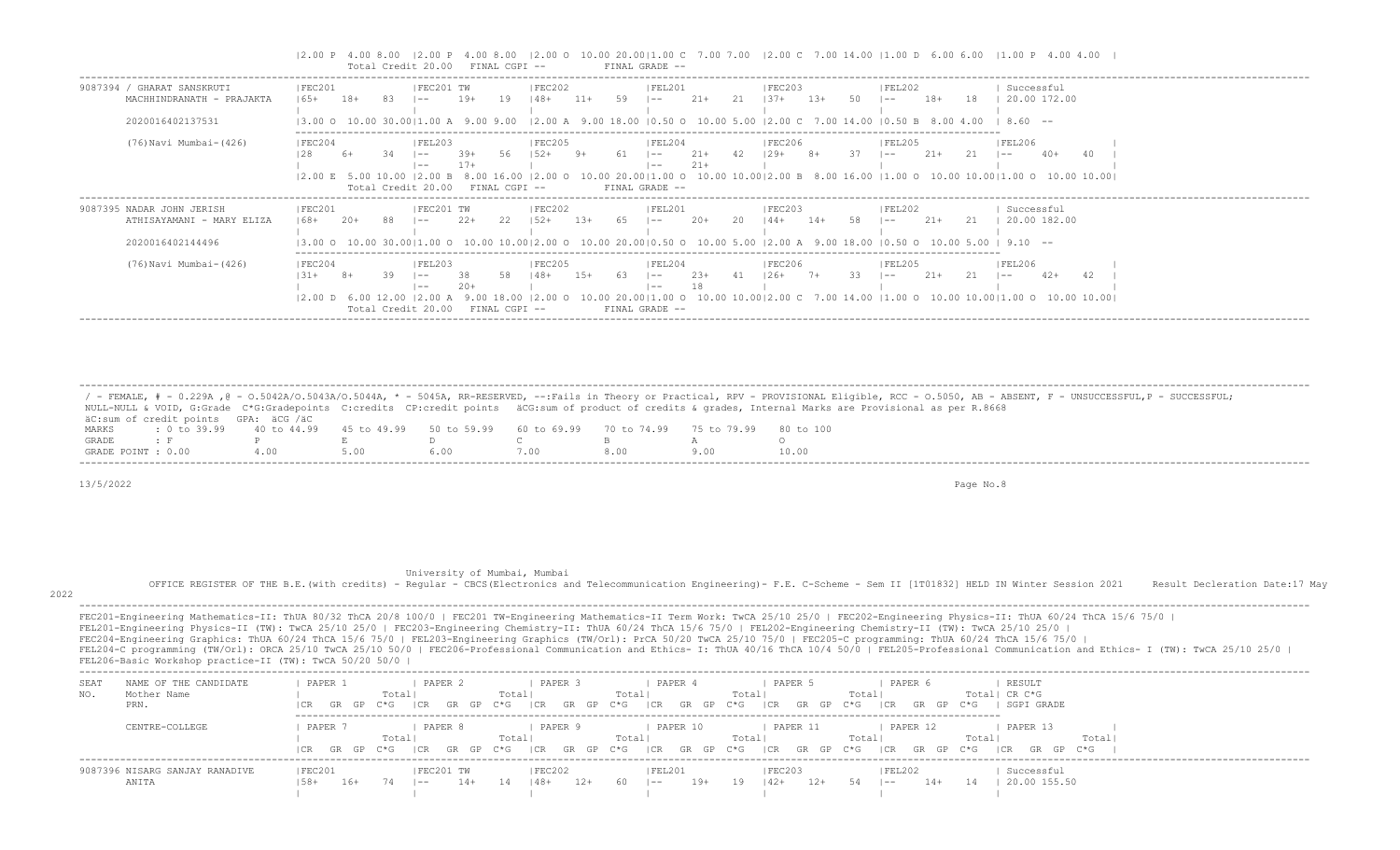| 2020016402145437                                            | $12.00$ O $10.00$ 20.0010.50 A $9.00$ 4.50 12.00 B 8.00 16.00 10.50 D 6.00 3.00<br>6.00 6.00<br>7 78 --                                                                                                                                                                                                                                                                                                                    |
|-------------------------------------------------------------|----------------------------------------------------------------------------------------------------------------------------------------------------------------------------------------------------------------------------------------------------------------------------------------------------------------------------------------------------------------------------------------------------------------------------|
| (76) Navi Mumbai- (426)                                     | FEC206<br><b>FEL206</b><br> FEC204<br> FEL203<br> FEC205<br> FEL204<br> FEL205<br>$126+$<br>$19+$<br>$12+$<br>$37+$<br>$39+$<br>-37<br>36<br>$1 - -$<br>l —— I<br>$14 +$<br>$- -$<br>$- -$<br>12.00 E 5.00 10.00 12.00 A 9.00 18.00 12.00 O 10.00 20.0011.00 C 7.00 7.00 12.00 C 7.00 14.00 11.00 E 5.00 5.00 11.00 B 8.00 8.00<br>Total Credit 20.00 FINAL CGPI --<br>FINAL GRADE --                                      |
| 9087397 CHIKHALE ADITYA AJIT<br>ARCHANA<br>2020016402264776 | FEC201<br>IFEC201 TW<br> FEC202<br>IFEC203<br>IFEL202<br>Successful<br>IFEL201<br>20.00 182.00<br>$25+$<br>$23+$<br>23<br>$2.3+$<br>-23-<br>25<br>-63<br>$1.58+$<br>$1.3+$<br>$149+$<br>$19+$<br>$14+$<br>$- -$<br>$- -$<br>$- -$<br>10.00 20.0010.50 0 10.00 5.00<br>10.00 10.0012.00 0<br>$12.00$ O $10.00$ 20.0010.50 O<br>$9.10 - -$                                                                                   |
| (97) BORIVALI-(532)                                         | FEC206<br> FEC204<br> FEL203<br> FEC205<br> FEL204<br> FEL205<br><b>FEL206</b><br>$19+$<br>$2.3+$<br>$13+$<br>$2.2+$<br>-23-<br>$134+$<br>$14+$<br>$- -$<br>$1 - -$<br>i ——<br>10.00 20.00   1.00 C 7.00 7.00   2.00 B 8.00 16.00   1.00 O 10.00 10.00   1.00 E 5.00 5.00<br>12.00 C 7.00 14.00 12.00 O 10.00 20.0012.00 O<br>Total Credit 20.00 FINAL CGPI --<br>FINAL GRADE --                                           |
| 9087398 KAUSTUBH NAIK<br>MRUDULA<br>2020016402265636        | FEC201<br>IFEC201 TW<br>IFEC202<br>IFEC203<br>IFEL201<br>IFEL202<br>Successful<br>20.00 168.00<br>$2.2+$<br>22<br>$10+$<br>51<br>$22+$<br>-22<br>$154+$<br>-67<br>10<br>$137+$<br>-81<br>$1.3+$<br>$14+$<br>$20+$<br>$- -$<br>$- -$<br>$\sim$<br>$10,00,5,00,1,8,40 =$<br>00 0 10 00 10 00 12 00 0 10 00 20 00 10 50 P<br>4.00 2.00<br>7 00 14 00 10 50 0<br>13.00 <sub>o</sub><br>12 00 C                                 |
| (97) BORIVALI-(532)                                         | FEC204<br> FEL203<br> FEC205<br> FEL204<br>IFEC206<br>IFEL205<br>IFEL206<br>$18+$<br>$2.2+$<br>22<br>-39<br>33<br>$12.3+$<br>$20+$<br>125<br>$14+$<br>$1.51 +$<br>$- -$<br>$- -$<br>$- -$<br>$- -$<br>$15+$<br>$1 - -$<br>i ——<br>12.00 D 6.00 12.00 12.00 O 10.00 20.0012.00 O 10.00 20.0011.00 C 7.00 7.00 12.00 C 7.00 14.00 11.00 O 10.00 10.0011.00 P 4.00 4.00<br>Total Credit 20.00 FINAL CGPI --<br>FINAL GRADE -- |

|                    |                                      |                                                                                                |  |  | ' - FEMALE, # - 0.229A ,@ - 0.5042A/0.5043A/0.5044A, * - 5045A, RR-RESERVED, --:Fails in Theory or Practical, RPV - PROVISIONAL Eligible, RCC - 0.5050, AB - ABSENT, F - UNSUCCESSFUL,P - SUCCESSFUL; |
|--------------------|--------------------------------------|------------------------------------------------------------------------------------------------|--|--|-------------------------------------------------------------------------------------------------------------------------------------------------------------------------------------------------------|
|                    |                                      |                                                                                                |  |  | NULL-NULL & VOID, G:Grade C*G:Gradepoints C:credits CP:credit points äCG:sum of product of credits & qrades, Internal Marks are Provisional as per R.8668                                             |
|                    | äC:sum of credit points GPA: äCG /äC |                                                                                                |  |  |                                                                                                                                                                                                       |
| MARKS              |                                      | t 0 to 39,99 40 to 44,99 45 to 49,99 50 to 59,99 60 to 69,99 70 to 74,99 75 to 79,99 80 to 100 |  |  |                                                                                                                                                                                                       |
| GRADE              |                                      |                                                                                                |  |  |                                                                                                                                                                                                       |
| GRADE POINT : 0.00 |                                      | 400                                                                                            |  |  | 10.00                                                                                                                                                                                                 |

13/5/2022 Page No.9

 University of Mumbai, Mumbai OFFICE REGISTER OF THE B.E.(with credits) - Regular - CBCS(Electronics and Telecommunication Engineering)- F.E. C-Scheme - Sem II [1T01832] HELD IN Winter Session 2021 Result Decleration Date:17 May 2022 ------------------------------------------------------------------------------------------------------------------------------------------------------------------------------------------------------------------- FEC201-Engineering Mathematics-II: ThUA 80/32 ThCA 20/8 100/0 | FEC201 TW-Engineering Mathematics-II Term Work: TwCA 25/10 25/0 | FEC202-Engineering Physics-II: ThUA 60/24 ThCA 15/6 75/0 |

 FEL201-Engineering Physics-II (TW): TwCA 25/10 25/0 | FEC203-Engineering Chemistry-II: ThUA 60/24 ThCA 15/6 75/0 | FEL202-Engineering Chemistry-II (TW): TwCA 25/10 25/0 | FEC204-Engineering Graphics: ThUA 60/24 ThCA 15/6 75/0 | FEL203-Engineering Graphics (TW/Orl): PrCA 50/20 TwCA 25/10 75/0 | FEC205-C programming: ThUA 60/24 ThCA 15/6 75/0 | FEL204-C programming (TW/Orl): ORCA 25/10 TwCA 25/10 50/0 | FEC206-Professional Communication and Ethics- I: ThUA 40/16 ThCA 10/4 50/0 | FEL205-Professional Communication and Ethics- I (TW): TwCA 25/10 25/0 | FEL206-Basic Workshop practice-II (TW): TwCA 50/20 50/0 | -------------------------------------------------------------------------------------------------------------------------------------------------------------------------------------------------------------------

| $SEA^{\pi}$ | NAME OF THE CANDIDATE | PAPER . | PAPER   | PAPER | PAPER 4                                                                                         | PAPER !  | PAPER 6  | RESULT        |       |
|-------------|-----------------------|---------|---------|-------|-------------------------------------------------------------------------------------------------|----------|----------|---------------|-------|
|             | Mother Name           |         | Total.  | Total | Total                                                                                           | Total    | 'otal    | Totall CR C*G |       |
|             | PRN.                  |         |         |       | ∣CR GR GP C*G ∣CR GR GP C*G ∣CR GR GP C*G ∣CR GR GP C*G ∣CR GR GP C*G ∣CR GR GP C*G ∣SGPI GRADE |          |          |               |       |
|             |                       |         |         |       |                                                                                                 |          |          |               |       |
|             | CENTRE-COLLEGE        | PAPER   | PAPER 8 | PAPER | PAPER 10                                                                                        | PAPER 11 | PAPER 12 | PAPER 13      |       |
|             |                       |         | Total   | Total | Total                                                                                           | Total    | Total    | Total         | Total |